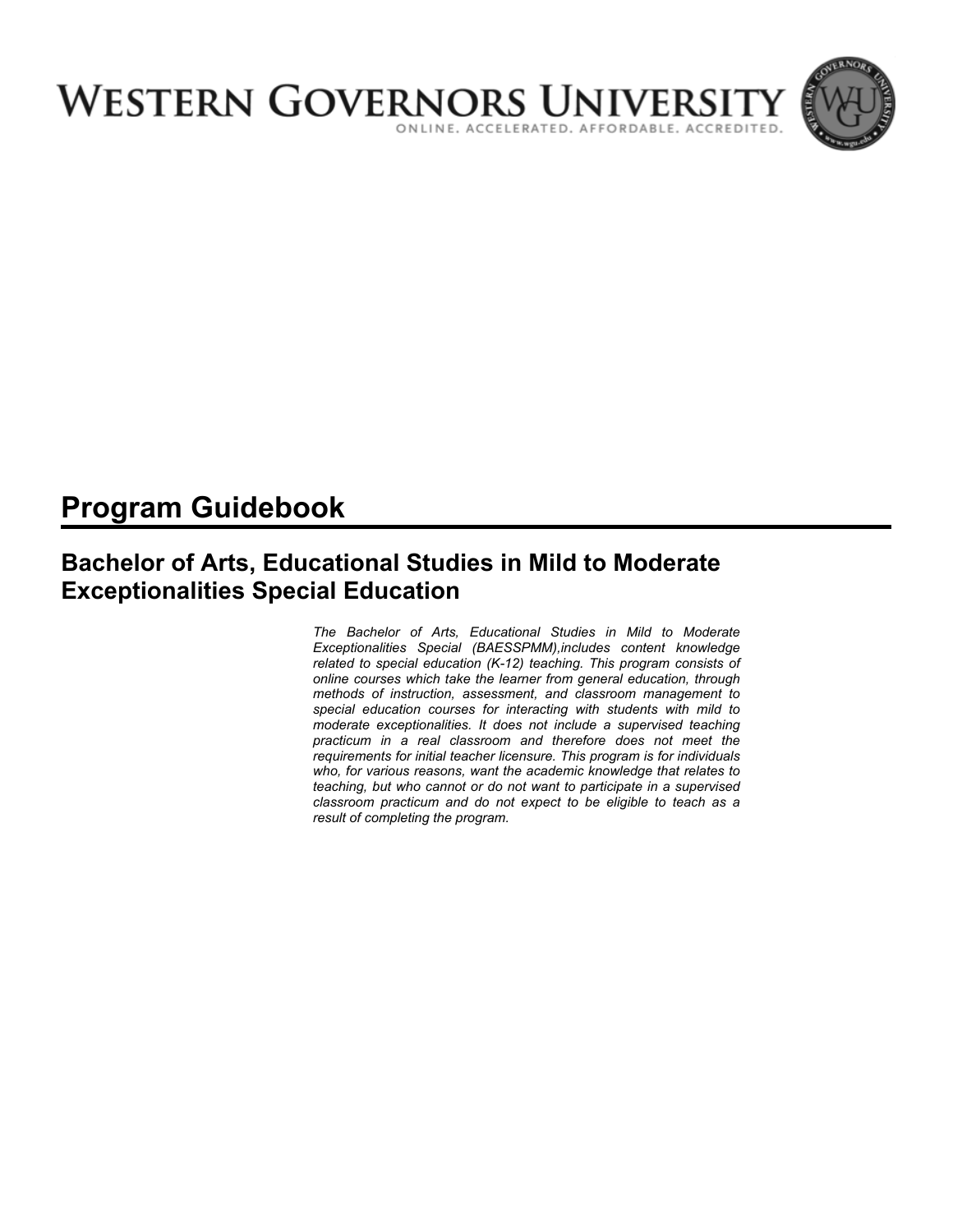## **Understanding the Competency-Based Approach**

Practically speaking, how do competency-based programs like those offered at Western Governors University (WGU) work? Unlike traditional universities, WGU does not award degrees based on completion of a certain number of credit hours or a certain set of required courses. Instead, you will earn your degree by demonstrating your skills, knowledge, and understanding of important concepts.

Progress through a degree program is governed not by the amount of time you spend in class but by your ability to demonstrate mastery of competencies as you complete required courses. Of course, you will need to engage in learning experiences as you review competencies or develop knowledge and skills in areas in which you may be weak. To help you acquire the knowledge and skills you need to complete your courses and program, WGU provides a rich array of learning resources. Your program mentor will work closely with you to help you understand the competencies required for your program and to help you create a schedule for completing your courses. You will also work closely with course instructors as you engage in each of your courses. As subject matter experts, course instructors will guide you through the content you must master to pass the course assessments.

The benefit of this competency-based system is that it enables students who are knowledgeable about a particular subject to make accelerated progress toward completing a degree, even if they lack college experience. You may have gained skills and knowledge of a subject while on the job, accumulated wisdom through years of life experience, or already taken a course on a particular subject. WGU will award your degree based on the skills and knowledge that you possess and can demonstrate—not the number of credits hours on your transcript.

## **Accreditation**

Western Governors University is the only university in the history of American higher education to have earned accreditation from four regional accrediting commissions. WGU's accreditation was awarded by (1) the Northwest Commission on Colleges and Universities, (2) the Higher Learning Commission of the North Central Association of Colleges and Schools, (3) the Accrediting Commission for Community and Junior Colleges of the Western Association of Schools and Colleges, and (4) the Accrediting Commission for Senior Colleges and Universities of the Western Association of Schools and Colleges. The university's accreditation status is now managed by the Northwest Commission on Colleges and Universities (NWCCU), which reaffirmed WGU's accreditation in February 2020. The WGU Teachers College is accredited at the initial-licensure level by the Council for the Accreditation of Educator Preparation (CAEP) and by the Association of Advancing Quality in Educator Preparation (AAQEP) . The nursing programs are accredited by the Commission on Collegiate Nursing Education (CCNE). The Health Information Management program is accredited by the Commission on Accreditation for Health Informatics and Information Management Education (CAHIIM). The College of Business programs are accredited by the Accreditation Council for Business Schools and Programs (ACBSP).

## **The Degree Plan**

The focus of your program is your personalized Degree Plan. The Degree Plan is a detailed blueprint of the courses you will need to complete in order to earn your degree. The Degree Plan also lays out the accompanying learning resources and assessments that compose your program. The list of courses in the Degree Plan is often referred to as the standard path. The amount of time it takes to complete your program depends on both the amount of new information you need to learn and the amount of time you plan to devote each week to study.

Students vary widely in the specific skills and information they need to learn. For example, some students may be highly knowledgeable in a particular subject matter and would not need to engage in new learning opportunities. Other students may find that portions of the program require them to learn new information and that they need to take an online class or participate in a study module to acquire the knowledge and skills needed to fulfill program competencies in that area. Some individuals may be able to devote as little as 15–20 hours per week to the program, while others may need to devote more time. For this reason,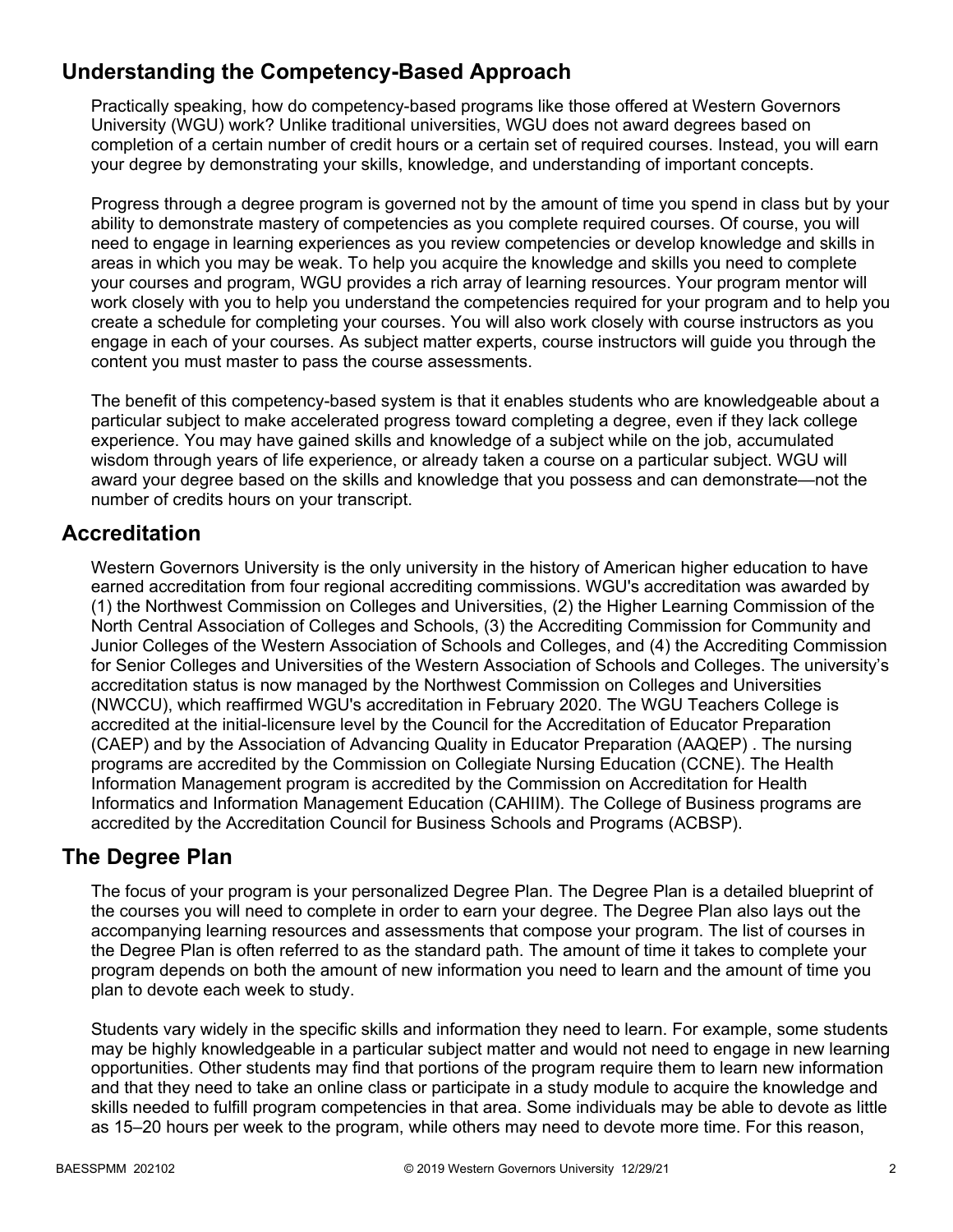pre-assessments are there to help your program mentor form a profile of your prior knowledge and create a personalized Degree Plan.

### **How You Will Interact with Faculty**

At WGU, faculty serve in specialized roles, and they will work with you individually to provide the guidance, instruction, and support you will need to succeed and graduate. As a student, it is important for you to take advantage of this support. It is key to your progress and ultimate success.

Upon your enrollment, you will be assigned a program mentor—an expert in your field of study who will provide you with regular program-level guidance and support from the day you start until the day you graduate. Your program mentor will set up regular telephone appointments (weekly at first) with you, which you will be expected to keep. The mentor will review program competencies with you and work with you to develop a plan and schedule for your coursework. Your program mentor will serve as your main point of contact throughout your program—helping you set weekly study goals, recommending specific learning materials, telling you what to expect in courses, and keeping you motivated. In addition to regular calls, your program mentor is available to help you resolve questions and concerns as they arise.

For many of the courses at WGU, you will be required to complete performance assessments. These include reports, papers, presentations, and projects that let you demonstrate your mastery of the required competencies. A separate group of faculty members, called evaluators, will review your work to determine whether it meets requirements. Evaluators are also subject matter experts in their field of evaluation. If your assessment needs further work before it "passes," these evaluators, who review your work anonymously, will provide you with instructional feedback to help you meet evaluation standards and allow you to advance.

### **Connecting with Other Mentors and Fellow Students**

As you proceed through your Degree Plan, you will have direct contact with multiple faculty members. These communications can take a variety of forms, including participation in one-on-one discussions, chats in the learning communities, and live cohort and webinar opportunities. As a WGU student, you will have access to your own personal MyWGU Student Portal, which will provide a gateway to your courses of study, learning resources, and learning communities where you will interact with faculty and other students.

The learning resources in each course are specifically designed to support you as you develop competencies in preparation for your assessments. These learning resources may include reading materials, videos, tutorials, cohort opportunities, community discussions, and live discussions that are guided by course instructors who are experts in their field. You will access your program community during your orientation course to network with peers who are enrolled in your program and to receive continued support through professional enrichment and program-specific chats, blogs, and discussions. WGU also provides Student Services associates to help you and your program mentor solve any special problems that may arise.

## **Orientation**

The WGU orientation course focuses on acquainting you with WGU's competency-based model, distance education, technology, and other resources and tools available for students. You will also utilize WGU program and course communities, participate in activities, and get to know other students at WGU. The orientation course must be completed before you can start your first term at WGU.

## **Transferability of Prior College Coursework**

Because WGU is a competency-based institution, it does not award degrees based on credits but rather on demonstration of competency. WGU undergraduate programs may accept transfer credits or apply a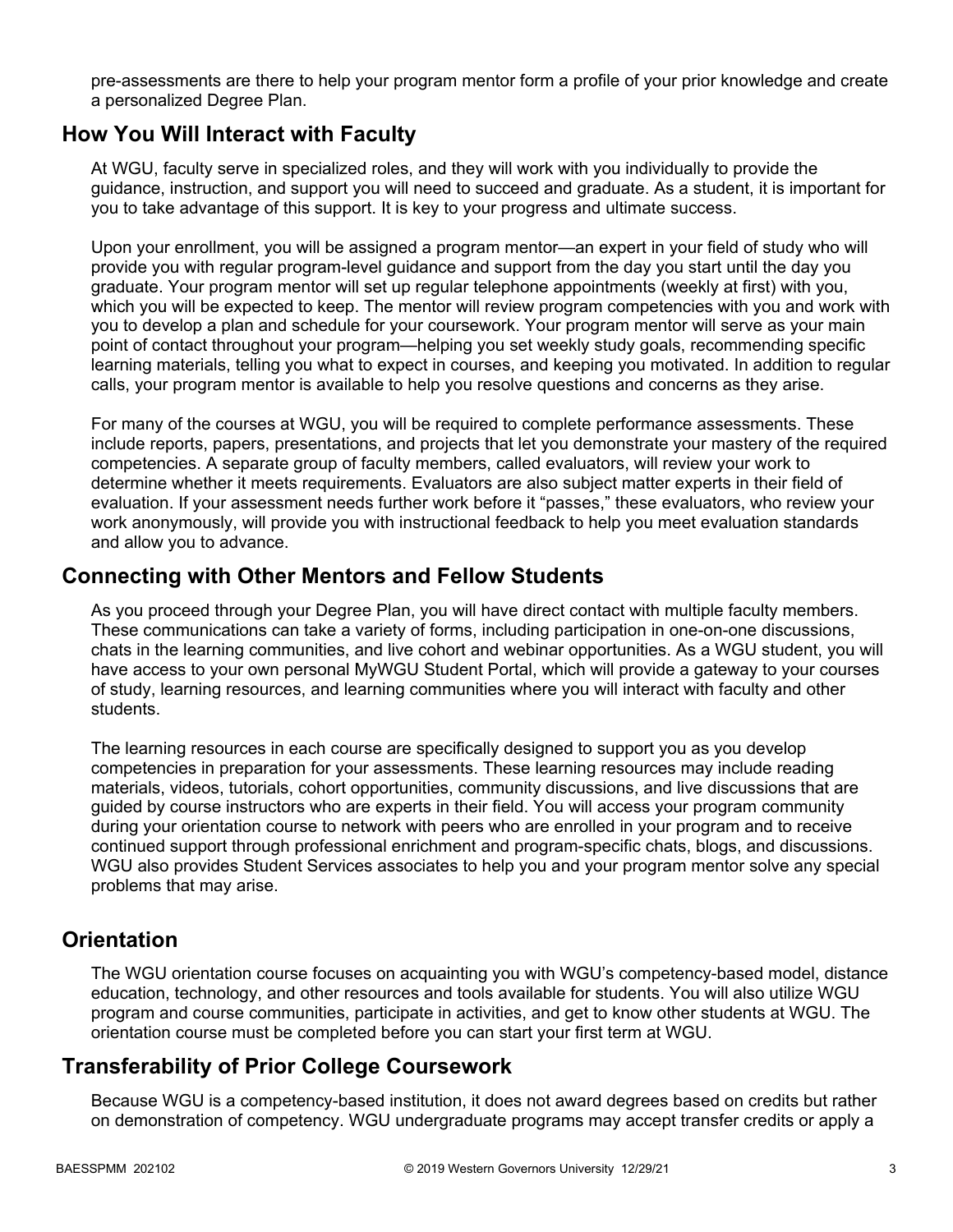'Requirement Satisfied' (RS) in some cases. Refer to your specific program transfer guidelines to determine what can be satisfied by previously earned college credits. In most cases, WGU does not accept college transfer credits at the graduate (master's) level. Students entering graduate programs must have their undergraduate degree transcripts verified before being admitted to WGU. In addition to a program's standard course path, there may be additional state-specific requirements.

### [Click here for the Student Handbook](http://cm.wgu.edu/)

WGU does not waive any requirements based on a student's professional experience and does not perform a "résumé review" or "portfolio review" that will automatically waive any degree requirements. Degree requirements and transferability rules are subject to change in order to keep the degree content relevant and current.

Remember, WGU's competency-based approach lets you take advantage of your knowledge and skills, regardless of how you obtained them. Even when you do not directly receive credit, the knowledge you possess may help you accelerate the time it takes to complete your degree program.

### **Continuous Enrollment, On Time Progress, and Satisfactory Academic Progress**

WGU is a "continuous enrollment" institution, which means you will be automatically enrolled in each of your new terms while you are at WGU. Each term is six months long. Longer terms and continuous enrollment allow you to focus on your studies without the hassle of unnatural breaks between terms that you would experience at a more traditional university. At the end of every six-month term, you and your program mentor will review the progress you have made and revise your Degree Plan for your next sixmonth term.

WGU requires that students make measurable progress toward the completion of their degree programs every term. We call this "On-Time Progress," denoting that you are on track and making progress toward on-time graduation. As full-time students, graduate students must enroll in at least 8 competency units each term, and undergraduate students must enroll in at least 12 competency units each term. Completing at least these minimum enrollments is essential to On-Time Progress and serves as a baseline from which you may accelerate your program. We measure your progress based on the courses you are able to pass, not on your accumulation of credit hours or course grades. Every time you pass a course, you are demonstrating that you have mastered skills and knowledge in your degree program. For comparison to traditional grading systems, passing a course means you have demonstrated competency equivalent to a "B" grade or better.

WGU assigns competency units to each course in order to track your progress through the program. A competency unit is equivalent to one semester credit of learning. Some courses may be assigned 3 competency units while others may be as large as 12 competency units.

Satisfactory Academic Progress (SAP) is particularly important to students on financial aid because you must achieve SAP in order to maintain eligibility for financial aid. We will measure your SAP quantitatively by reviewing the number of competency units you have completed each term. In order to remain in good academic standing, you must complete at least 66.67% of the units you attempt over the length of your program—including any courses you add to your term to accelerate your progress. Additionally, during your first term at WGU you must pass at least 3 competency units in order to remain eligible for financial aid. We know that SAP is complex, so please contact a financial aid counselor should you have additional questions. \*Please note: The Endorsement Preparation Program in Educational Leadership is not eligible for federal financial aid.

### **Courses**

Your Degree Plan includes courses needed to complete your program. To obtain your degree, you will be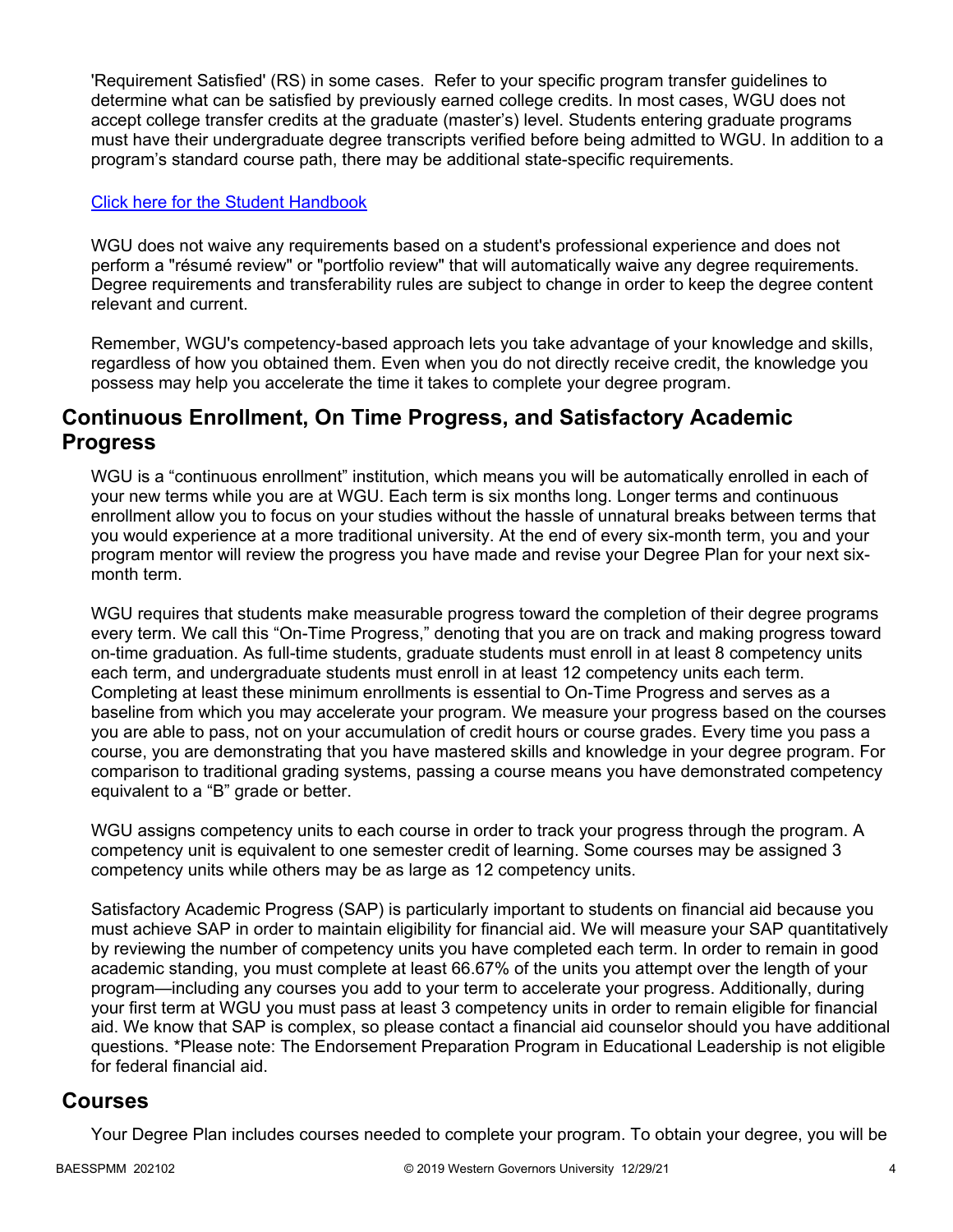required to demonstrate your skills and knowledge by completing the assessment(s) for each course. In general there are two types of assessments: performance assessments and objective assessments. Performance assessments contain, in most cases, multiple scored tasks such as projects, essays, and research papers. Objective assessments include multiple-choice items, multiple-selection items, matching, short answer, drag-and-drop, and point-and-click item types, as well as case study and videobased items. Certifications verified through third parties may also be included in your program. More detailed information about each assessment is provided in each course of study.

## **External Content & Basic Skills Exams**

Western Governors University requires that candidates pass the state-mandated content exam that aligns with their WGU program in addition to a basic skills exam (initial licensure programs only). Specific information regarding required content and basic skills exams required for each program and state can be found in the WGU Student Handbook. In many cases, it is the candidates' responsibility to register and pay for the required exams and submit their official passing score reports to WGU.

## **State Licensure Requirements**

Many states have specific licensure requirements that are not part of WGU programs that you will have to fulfill in addition to the degree requirements of your program. These state licensure requirements might include, but are not limited to: subject-specific licensure exams, state-specific teacher performance assessments, course work related to state history, basic skills exams, and background clearances. The WGU Student Handbook outlines the credentialing requirements of each state. Teacher candidates should consult the applicable section to become familiar with their state's expectations regarding licensure.

## **Learning Resources**

WGU works with many different educational partners, including enterprises, publishers, training companies, and higher educational institutions, to provide high-quality and effective learning resources that match the competencies you are developing. These vary in type, and may be combined to create the best learning experience for your course. A learning resource can be an e-textbook, online module, study guide, simulation, virtual lab, tutorial, or a combination of these. The cost of most learning resources are included in your tuition and Learning Resource Fee. They can be accessed or enrolled for through your courses. Some degree-specific resources are not covered by your tuition, and you will need to cover those costs separately. WGU also provides a robust library to help you obtain additional learning resources, as needed.

### Mobile Compatibility:

The following article provides additional details about the current state of mobile compatibility for learning resources at WGU. It includes a list that can be referenced to determine the mobile friendliness of all core course materials used in a program.

[Student Handbook article: Can I use my mobile device for learning resources?](https://cm.wgu.edu/t5/Frequently-Asked-Questions/Can-I-use-my-mobile-device-for-learning-resources/ta-p/396)

## **Standard Path**

As previously mentioned, competency units (CUs) have been assigned to each course in order to measure your academic progress. If you are an undergraduate student, you will be expected to enroll in a minimum of 12 competency units each term. Graduate students are expected to enroll in a minimum of 8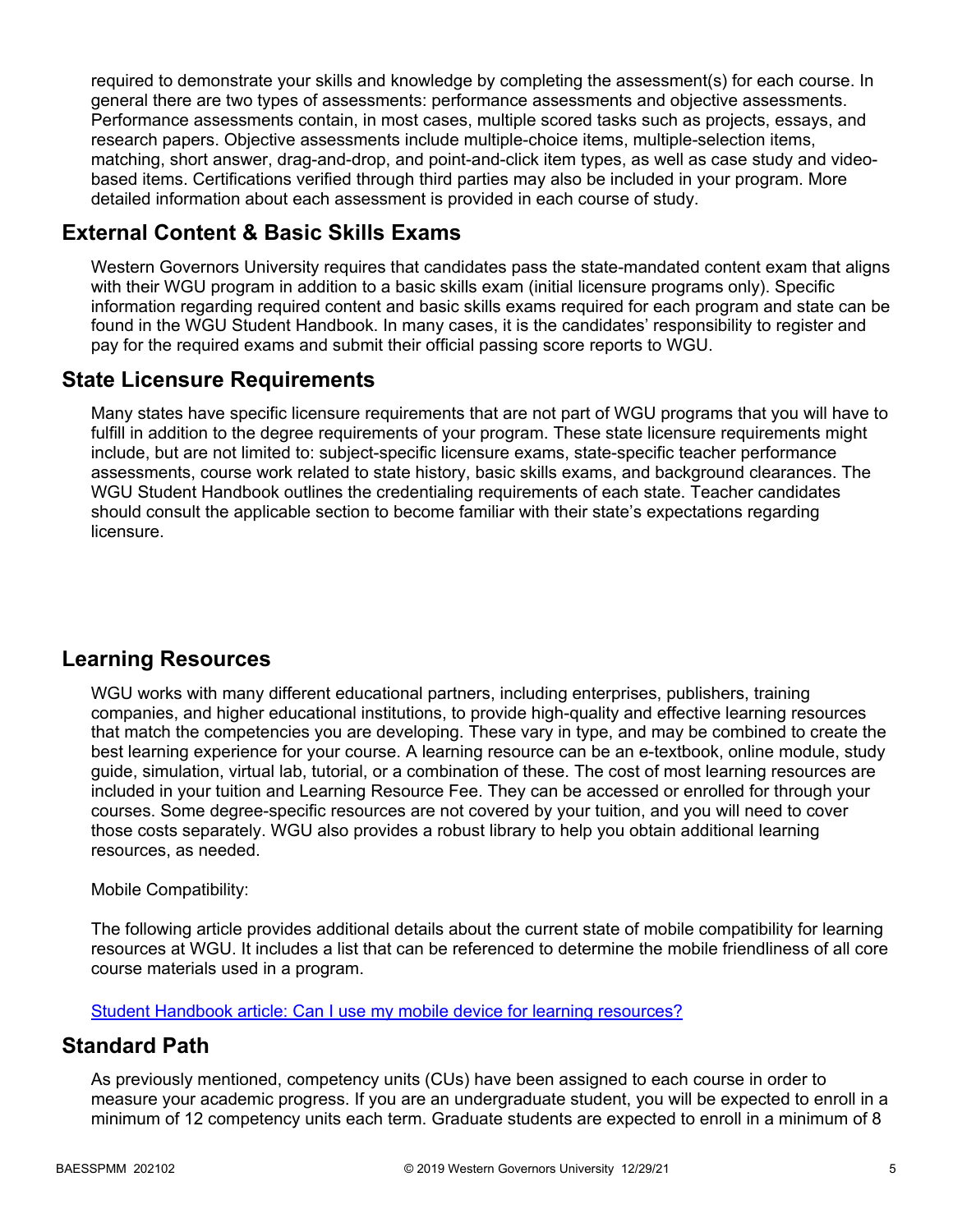competency units each term. A standard plan for a student for this program who entered WGU without any transfer units would look similar to the one on the following page. Your personal progress can be faster, but your pace will be determined by the extent of your transfer units, your time commitment, and your determination to proceed at a faster rate.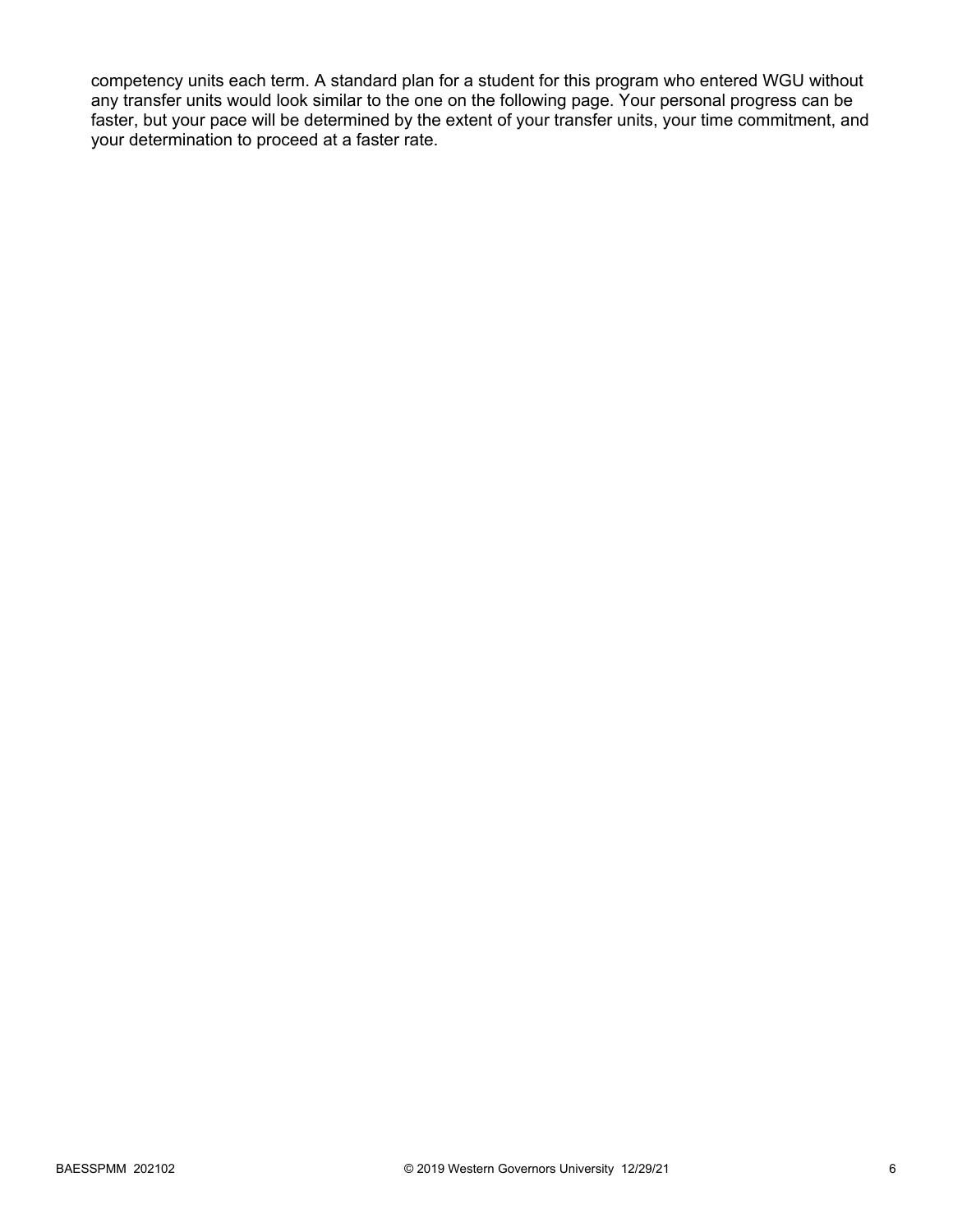## **Standard Path** *for* **Bachelor of Arts, Educational Studies in Mild to Moderate Exceptionalities Special Education**

| <b>Course Description</b>                                                                               | <b>CU<sub>s</sub></b> | <b>Term</b>    |
|---------------------------------------------------------------------------------------------------------|-----------------------|----------------|
| <b>Educational Foundations</b>                                                                          | 2                     | 1              |
| <b>English Composition I</b>                                                                            | 3                     | 1              |
| Introduction to Humanities                                                                              | 3                     | 1              |
| <b>Mathematics for Elementary Educators I</b>                                                           | 3                     | 1              |
| <b>Survey of United States History</b>                                                                  | 3                     | 1              |
| Educational Psychology and Development of Children and Adolescents                                      | 4                     | 2              |
| <b>English Composition II</b>                                                                           | 3                     | $\overline{2}$ |
| Introduction to Communication                                                                           | 3                     | $\overline{2}$ |
| Mathematics for Elementary Educators II                                                                 | 3                     | 2              |
| The School as a Community of Care                                                                       | 3                     | 3              |
| <b>Survey of World History</b>                                                                          | 3                     | 3              |
| <b>Fundamentals of Diverse Learners</b>                                                                 | 4                     | 3              |
| <b>Integrated Physical Sciences</b>                                                                     | 3                     | 3              |
| Mathematics for Elementary Educators III                                                                | 3                     | 4              |
| Professional, Ethical, and Legal Practices for Special Education                                        | 3                     | 4              |
| <b>Natural Science Lab</b>                                                                              | 2                     | 4              |
| <b>Managing Engaging Learning Environments</b>                                                          | 3                     | 4              |
| Introduction to Biology                                                                                 | 3                     | 4              |
| Introduction to Curriculum, Instruction, and Assessment                                                 | 3                     | 5              |
| <b>Elementary Mathematics Methods</b>                                                                   | 3                     | 5              |
| Behavioral Support Strategies for K-12 Learners with Mild to Moderate Exceptionalities                  | 4                     | 5              |
| Assessing Impact on Student Learning                                                                    | 3                     | 5              |
| Language Arts Instruction and Intervention                                                              | 3                     | 6              |
| <b>Elementary Reading Methods and Interventions</b>                                                     | 3                     | 6              |
| Assessment in Special Education                                                                         | 3                     | 6              |
| Educational Technology for Teaching and Learning                                                        | 3                     | 6              |
| <b>Collaborating with Partners for Student Success</b>                                                  | 3                     | $\overline{7}$ |
| Secondary Reading Instruction and Interventions                                                         | 3                     | $\overline{7}$ |
| <b>Disciplinary Literacy</b>                                                                            | 3                     | $\overline{7}$ |
| <b>Children's Literature</b>                                                                            | 3                     | $\overline{7}$ |
| Considerations for Instructional Planning for Learners with Mild to Moderate Exceptionalities           | 3                     | 8              |
| Instructional Strategies and Technologies for Elementary Learners with Mild to Moderate<br>Exceptionali | $\overline{2}$        | 8              |
| Instructional Strategies and Technologies for Secondary Learners with Mild to Moderate<br>Exceptionalit | $\overline{2}$        | 8              |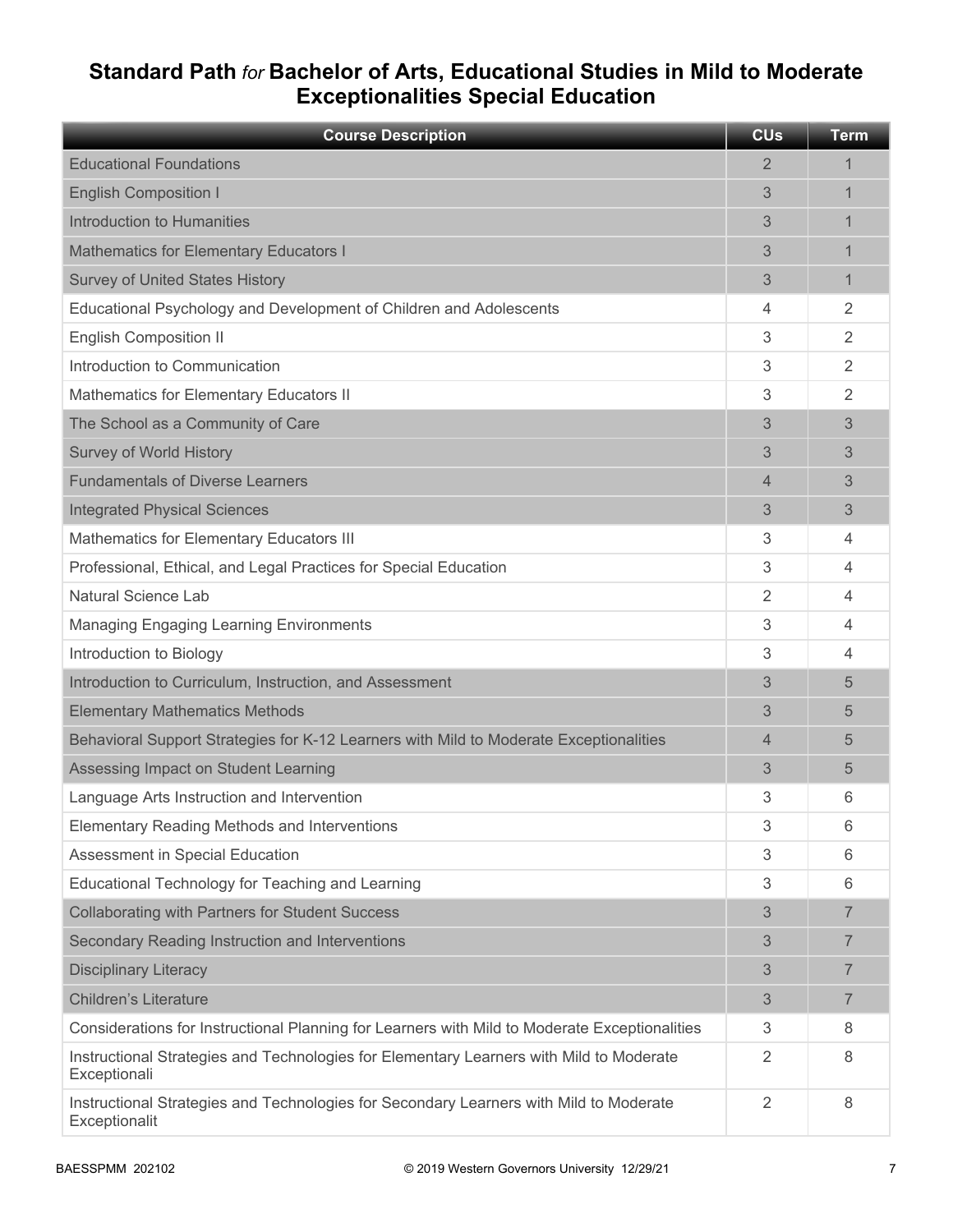## **Changes to Curriculum**

WGU publishes an Institutional Catalog, which describes the academic requirements of each degree program. Although students are required to complete the program version current at the time of their enrollment, WGU may modify requirements and course offerings within that version of the program to maintain the currency and relevance of WGU's competencies and programs. When program requirements are updated, students readmitting after withdrawal from the university will be expected to re-enter into the most current catalog version of the program.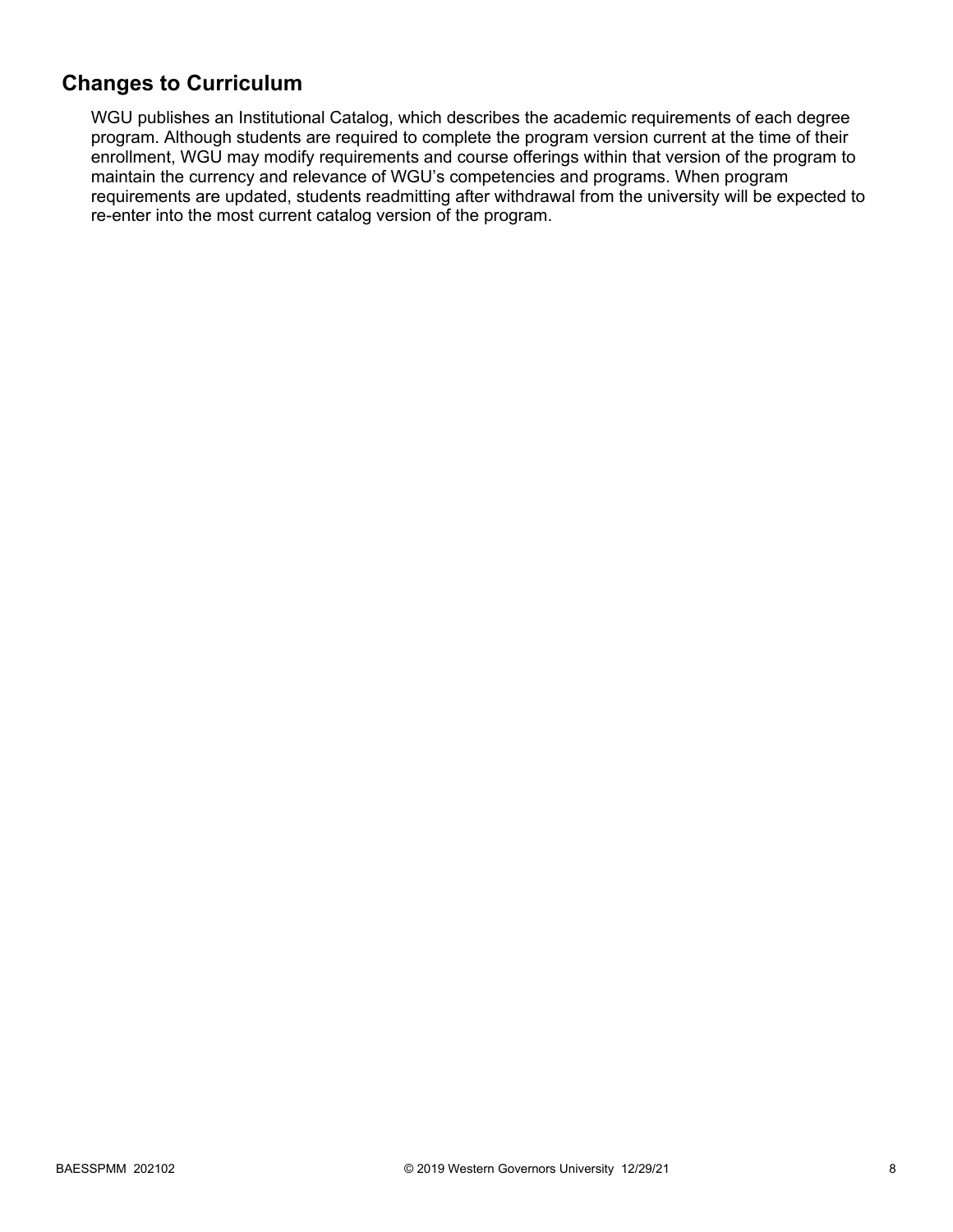## **Areas of Study** for **Bachelor of Arts, Educational Studies in Mild to Moderate Exceptionalities Special Education**

The following section includes the areas of study in the program, with their associated courses. Your specific learning resources and level of instructional support will vary based on the individual competencies you bring to the program and your confidence in developing the knowledge, skills, and abilities required in each area of the degree. The Degree Plan and learning resources are dynamic, so you need to review your Degree Plan and seek the advice of your mentor regarding the resources before you purchase them.

## **Professional Core**

### **Educational Foundations**

Educational Foundations is a key component of WGU's Professional Core and is a required course for all initial licensure candidates. The course provides candidates with early classroom experience where they observe multiple school settings at three different levels of schooling and interview an educator to learn how state standards and various legal and ethical issues affect classrooms today. The course also provides candidates with opportunities to gain foundational knowledge about what it means to be a teacher in the current educational context while exploring their future role within the larger landscape of historical and cultural influences. This course ensures candidates have a firm grasp on important issues affecting educators including state standards-based curriculum, legal and ethical requirements affecting educational opportunities, and professionalism, preparing them for subsequent coursework within the Professional Core and their content area major courses. Five preclinical hours are interwoven throughout this course, and cross-cutting themes of technology and diversity are introduced for further development throughout the candidate's programs.

*This course covers the following competencies:*

- *Begin your course by discussing your course planning tool report with your instructor and creating your personalized course plan together.*
- *The graduate analyzes the role of historical and cultural influences, including issues of federal and state governance, in determining standard educational practices and ensuring equal access to educational opportunities.*
- *The graduate examines the impact of standards-based curriculum on students and teachers to determine how it supports a school's goals.*
- *The graduate evaluates the application of educational best practices in diverse learning settings to inform teaching practice.*
- *The graduate explores pathways and opportunities for professional development to grow as an educator.*

### **Educational Psychology and Development of Children and Adolescents**

Educational Psychology and Development of Children and Adolescents is a key component of WGU's Professional Core and is a required course for all initial licensure candidates. This course prepares candidates to support classroom practices grounded in research-validated principles from the areas of educational psychology and child/adolescent development. Candidates will be introduced to learning theories that equip them with the knowledge and skills necessary to support the diverse populations of students with whom they will interact. This course addresses theories of human development, spanning early childhood through adolescence, and candidates completing this course will be able to explain and analyze the guiding perspectives on linguistic, physical, cognitive, and social development. This course will also cover appropriate instructional and assessment strategies to support student learning and development. Candidates will engage in four hours of virtual classroom observations related to issues in educational psychology and learner development. Cross-cutting themes of technology and diversity are interwoven for further development. This course is designed to be taken after successful completion of the Educational Foundations course.

- *Begin your course by discussing your course planning tool report with your instructor and creating your personalized course plan together.*
- *The graduate describes theories of development across the cognitive, linguistic, social, emotional, and physical areas to understand the needs of students at various developmental levels.*
- *The graduate evaluates the influence of students' developmental characteristics on their learning and evaluates performance to inform instructional decisions.*
- *The graduate recommends instructional strategies that will positively impact learning, based on principles of learning theories.*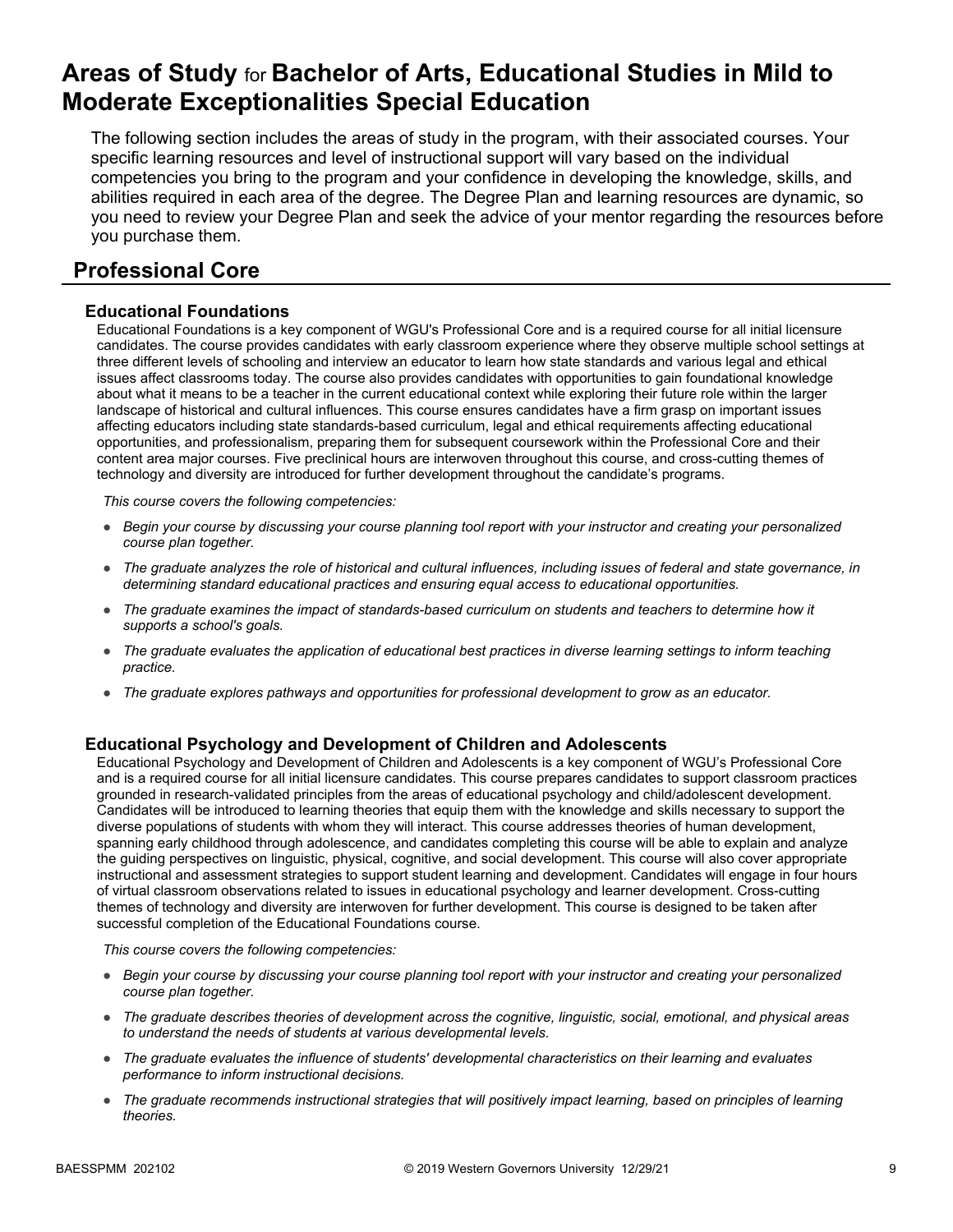● *The graduate evaluates classroom practices to determine how theories of child and adolescent psychology, learning, and development are applied in the classroom environment.*

### **The School as a Community of Care**

The School as a Community of Care is a key component of WGU's Professional Core and is a required course for all initial licensure candidates. This course prepares candidates to meet the social and emotional needs of learners, taking into account theories and philosophical perspectives on child and adolescent development and learning. Candidates learn to effectively collaborate with parents, families, caregivers, and other community stakeholders in each child's education, to build a strong foundation for academic and personal success. Emphasis is placed on family engagement as candidates gain knowledge of individual, cultural, and community assets that can be used to facilitate learner growth and development, as well as understand mental health and emotional differences among learners that may necessitate leveraging additional resources to support students' wellbeing. Issues of youth mental health, substance abuse, suicide awareness and prevention, and abuse within families will be addressed as will the importance of parent involvement. Candidates will engage in seven hours of preclinical experiences, which include visual observations of learning environments that involve parents and families in their children's' education while supporting the social and emotional learning (SEL) needs of learners and an interview with an educational professional to explore topics related to parent involvement, youth mental health issues, and professional responsibilities to ensure student wellbeing. Additionally, crosscutting themes of technology and diversity are interwoven for further development. This course is designed to be taken after successful completion of the Educational Psychology and Development of Children and Adolescents course.

*This course covers the following competencies:*

- *Begin your course by discussing your course planning tool report with your instructor and creating your personalized course plan together.*
- *The graduate plans for learning environments that meet all students' cultural, social, and emotional learning needs by incorporating knowledge of individual learners, diverse cultures, and communities.*
- *The graduate develops strategies to address the social and emotional learning (SEL) needs of students, including the incorporation of trauma-informed or restorative instructional practices.*
- *The graduate identifies appropriate resources and processes to support the mental health and emotional well-being of students.*
- *The graduate collaborates with families, caretakers, and the larger community to identify partnerships that facilitate learner growth.*

#### **Fundamentals of Diverse Learners**

Fundamentals of Diverse Learners is a key component of WGU's Professional Core and is a required course for all initial licensure candidates. This course prepares candidates to consider and address the wide range of learning needs in the classrooms of today. This course teaches candidates to identify and support the needs of diverse populations of learners, including, for example, students with disabilities (INCLUDING DYSLEXIA), English language learners, and gifted and talented students. Practical strategies for differentiating instruction while creating a safe, inclusive, and culturally responsive learning environment are explored. This course helps candidates develop skills for partnering with parents and advocating for all students, particularly those impacted by provisions of IDEA and Section 504 of the Rehabilitation Act. Multitiered systems of supports are addressed to prepare candidates for their future classrooms as they seek to select appropriate instructional practices and interventions to best serve their students. Candidates will engage in four hours of preclinical experiences that includes a simulated teaching experience in which skills learned can be applied. Cross-cutting themes of technology and diversity are interwoven for further development. This course is designed to be taken after successful completion of the School as a Community of Care course.

- *Begin your course by discussing your course planning tool report with your instructor and creating your personalized course plan together.*
- *The graduate analyzes the application of policies, practices, and legal requirements to inform teaching practice.*
- *The graduate creates inclusive learning environments featuring multitiered systems of supports to address the needs of all students, including exceptional learners and English learners.*
- *The graduate creates learning experiences that accommodate the needs of students with exceptionalities, including gifted and talented students, in order to facilitate the success of all learners.*
- *The graduate integrates equity pedagogy to address the needs of multicultural learners.*
- *The graduate plans learning experiences that accommodate linguistic diversity to facilitate the success of all learners.*
- *The graduate recommends strategies to engage with students, families, administrators, and other stakeholders in ways*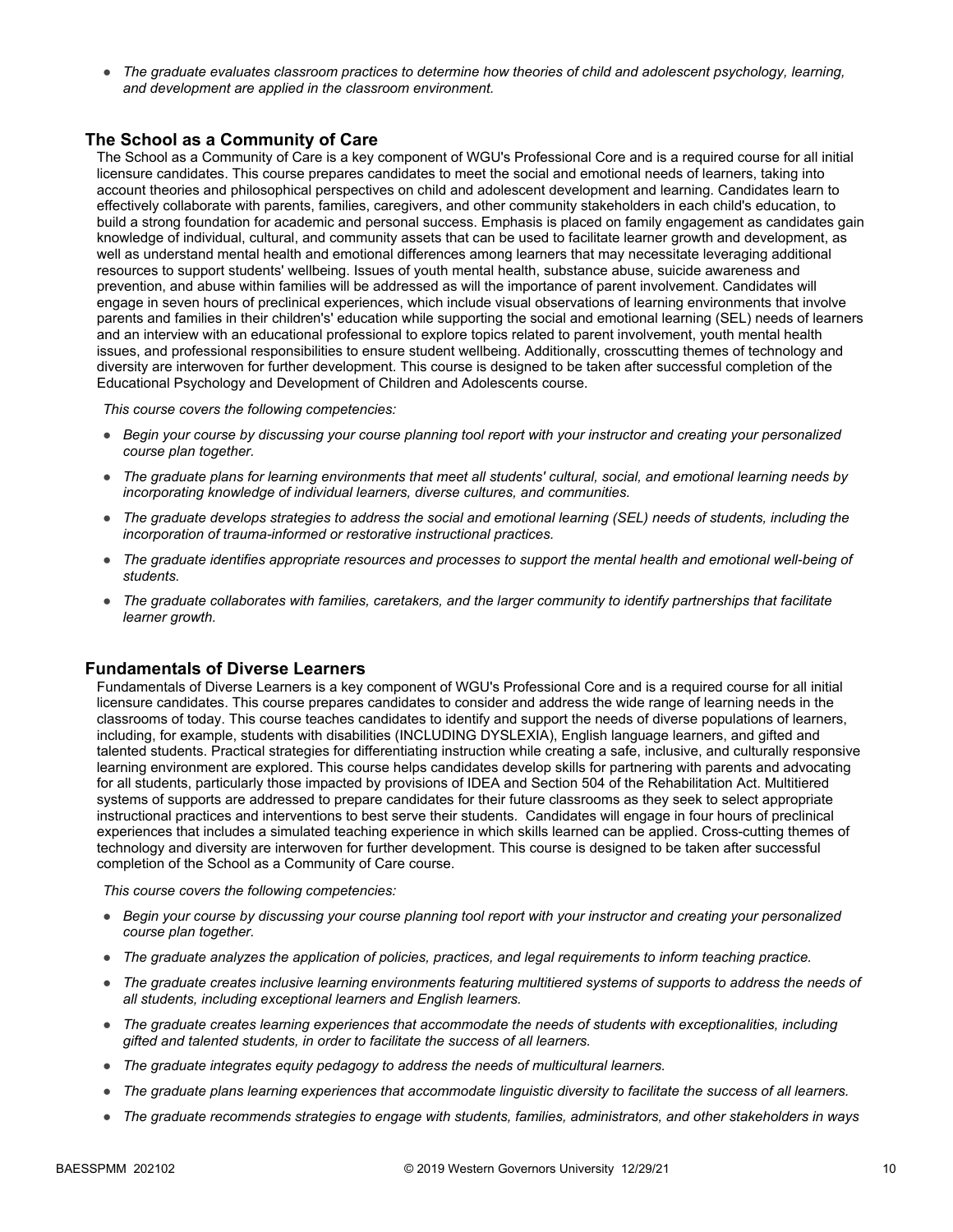### **Managing Engaging Learning Environments**

Managing Engaging Learning Environments is a key component of WGU's Professional Core and is a required course for all initial licensure candidates. This course prepares candidates to establish and contribute to safe and productive learning environments that support the success of all learners by ensuring student engagement and motivation for learning. Candidates will learn strategies, such as incorporating consistent routines and expectations, to provide positive behavior supports, increase learner motivation, promote active learning and self-direction, and ensure a safe and productive classroom setting that fosters a sense of community through collaborative educational practices. The course will culminate in evidence-based, practical application of current strategies, theories, or philosophical perspectives related to motivating and engaging all students in a learning community. Candidates will engage in seven hours of preclinical experiences that include both virtual observations of classroom settings and time in a simulated classroom environment where theory can be put into practice. Cross-cutting themes of technology and diversity are interwoven for further development. This course is designed to be taken after successful completion of the Fundamentals of Diverse Learners course.

*This course covers the following competencies:*

- *Begin your course by discussing your course planning tool report with your instructor and creating your personalized course plan together.*
- *The graduate establishes norms and routines to create a safe and productive learning environment that encourages positive social interactions, individual and collaborative learning, and appropriate classroom behaviors.*
- *The graduate interacts with each student in a way that builds positive relationships by using knowledge of individual learners, diverse cultures, and communities.*
- *The graduate analyzes the theoretical foundations and application of classroom management strategies, including behavior support and conflict management, to inform teaching practice.*
- *The graduate recommends strategies that are motivating and encourage active engagement from all students.*

### **Introduction to Curriculum, Instruction, and Assessment**

Introduction to Curriculum, Instruction, and Assessment is a key component of WGU's Professional Core and is a required course for all initial licensure candidates. This course provides candidates with the knowledge and skills necessary to create engaging and standards-aligned lessons that meet the needs of all learners. Candidates will learn to analyze learner needs based on a variety of inputs, including their state P–12 standards, assessment results, and knowledge of learner differences. This course will help candidates design, deliver, and modify instruction in accordance to needs and educational requirements. Candidates will engage in three hours of preclinical experiences that include virtual classroom observations. They also will record a short teaching segment, allowing for authentic teaching experience. Crosscutting themes of technology and diversity are interwoven for continued development. This course is designed to be taken after successful completion of the Managing Engaging Learning Environments course.

*This course covers the following competencies:*

- *Begin your course by discussing your course planning tool report with your instructor and creating your personalized course plan together.*
- *The graduate aligns lessons to learning goals by synthesizing knowledge about students and their assessment data.*
- *The graduate analyzes the role of various assessment types in evaluating student learning and planning future instruction.*
- *The graduate implements evidence-based instructional strategies to increase content area learning.*
- *The graduate differentiates instruction to facilitate mastery for all learners.*
- *The graduate incorporates cross-disciplinary instruction, skills, and content into lessons.*
- *The graduate creates standards-based instructional plans based on their state's P–12 standards that incorporate knowledge of learners' developmental needs, prior learning, and community and cultural context.*

#### **Assessing Impact on Student Learning**

Assessing Impact on Student Learning is a key component of WGU's Professional Core and is a required course for all initial licensure candidates. This course equips candidates to evaluate student learning and their own professional practice, ensuring candidates are prepared to ensure all learners' success. In this course, candidates learn multiple methods of assessment to ensure they are able to implement a balanced approach to assessment while monitoring their students' progress. Assessments types such as formative, summative, standardized, and common assessments are addressed so candidates understand their purposes and can apply them within the context of a lesson to determine impact on learning.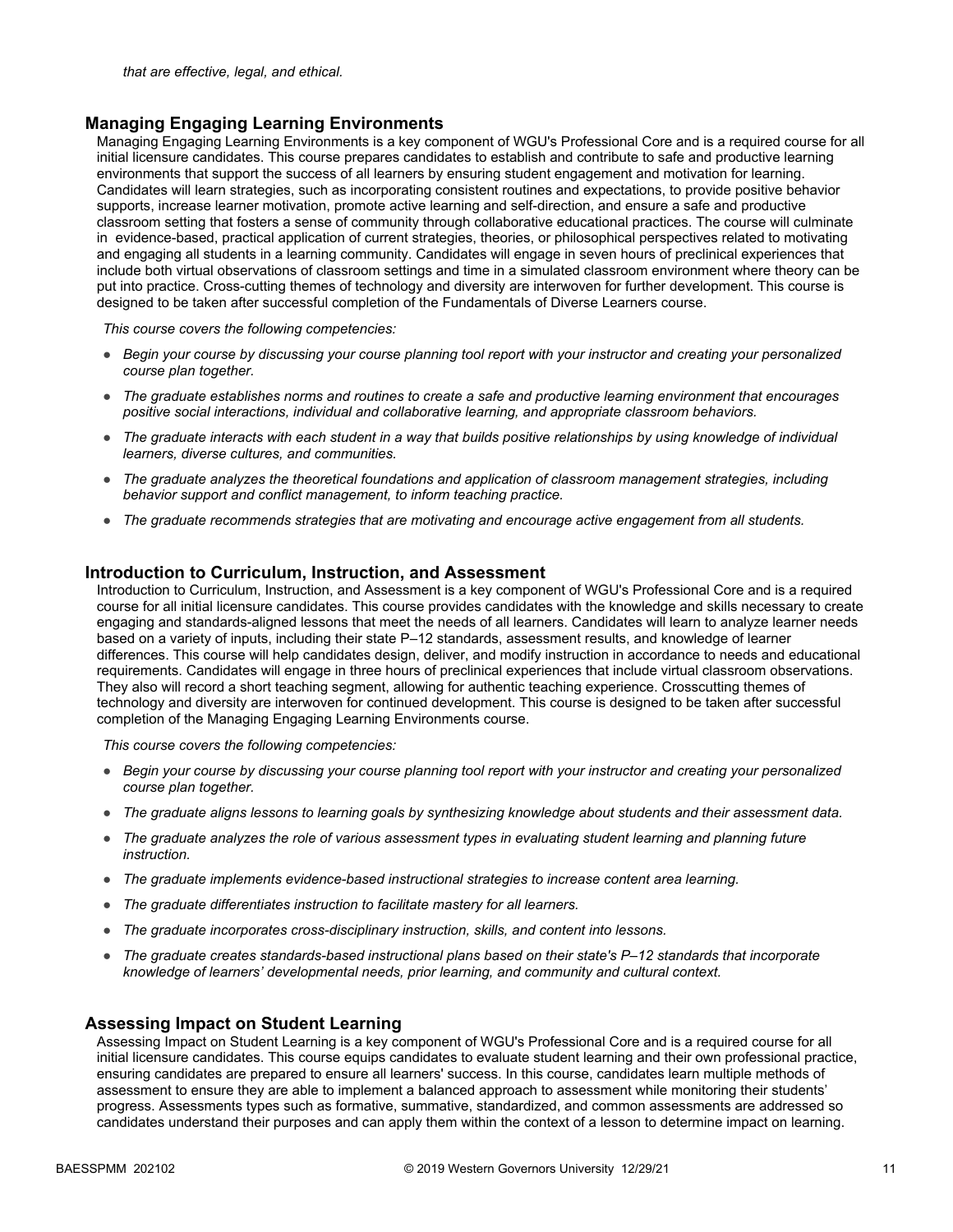Data literacy skills are taught to ensure candidates interpret and analyze individual and classroom data and apply their knowledge in ways that support academic success. Candidates will engage in three hours of preclinical experiences that include virtual classroom observations. Cross-cutting themes of technology and diversity are interwoven for further development. This course is designed to be taken after successful completion of the Introduction to Curriculum, Instruction, and Assessment course.

*This course covers the following competencies:*

- *Begin your course by discussing your course planning tool report with your instructor and creating your personalized course plan together.*
- *The graduate plans a progress-monitoring strategy, including formative, summative, and common assessments, that actively engages students in their own learning.*
- *The graduate analyzes assessment results to evaluate student learning and teacher effectiveness.*
- *The graduate makes evidence-based instructional decisions that are informed by student assessment data.*
- *The graduate determines their impact on learners and the broader school community through evaluation of teaching practice.*

### **Educational Technology for Teaching and Learning**

Educational Technology for Teaching and Learning is a key component of WGU's professional core and is a required course for all initial licensure candidates. This course prepares candidates to incorporate technology into their classroom practices in ways that improve teaching and learning. The ISTE standards will form the basis for their practice. The material will teach candidates to critically evaluate software and hardware options that may positively impact the classroom environment, while also increasing their awareness of ethical usage and considerations related to equity, access to technology, and appropriate use of technology by P–12 students. Assistive technologies to meet the needs of a diverse learner population also will be taught in this course. Candidates will engage in three hours of preclinical experience that include virtual observations of classroom practices incorporating technology to support educational goals. Crosscutting themes of technology and diversity are interwoven for further development. This course is designed to be taken after successful completion of the Assessing Impact on Student Learning course.

*This course covers the following competencies:*

- *Begin your course by discussing your course planning tool report with your instructor and creating your personalized course plan together.*
- *The graduate analyzes how research-based applications of technology facilitate student learning.*
- *The graduate evaluates the application of technology in the classroom, including its impact on learning for all students and potential equity or access issues.*
- *The graduate promotes a technology-enabled classroom culture that is equitable, ethical, and socially responsible.*
- *The graduate applies curricular and instructional design principles to create effective digital learning environments.*
- *The graduate recommends technology as an assessment tool to encompass multiple learner needs, provide in the moment feedback, and inform instruction.*
- *The graduate fosters student self-directedness and independent learning through the use of technology.*

### **General Education**

#### **English Composition I**

English Composition I introduces candidates to the types of writing and thinking that are valued in college and beyond. Candidates will practice writing in several genres with emphasis placed on writing and revising academic arguments. Instruction and exercises in grammar, mechanics, research documentation, and style are paired with each module so that writers can practice these skills as necessary. Composition I is a foundational course designed to help candidates prepare for success at the college level. There are no prerequisites for English Composition I.

- *Begin your course by discussing your course planning tool report with your instructor and creating your personalized course plan together.*
- *The graduate applies appropriate grammatical rules, sentence structure, and writing conventions.*
- *The graduate selects appropriate rhetorical strategies that improve writing and argumentation.*
- *The graduate appropriately uses a given writing style.*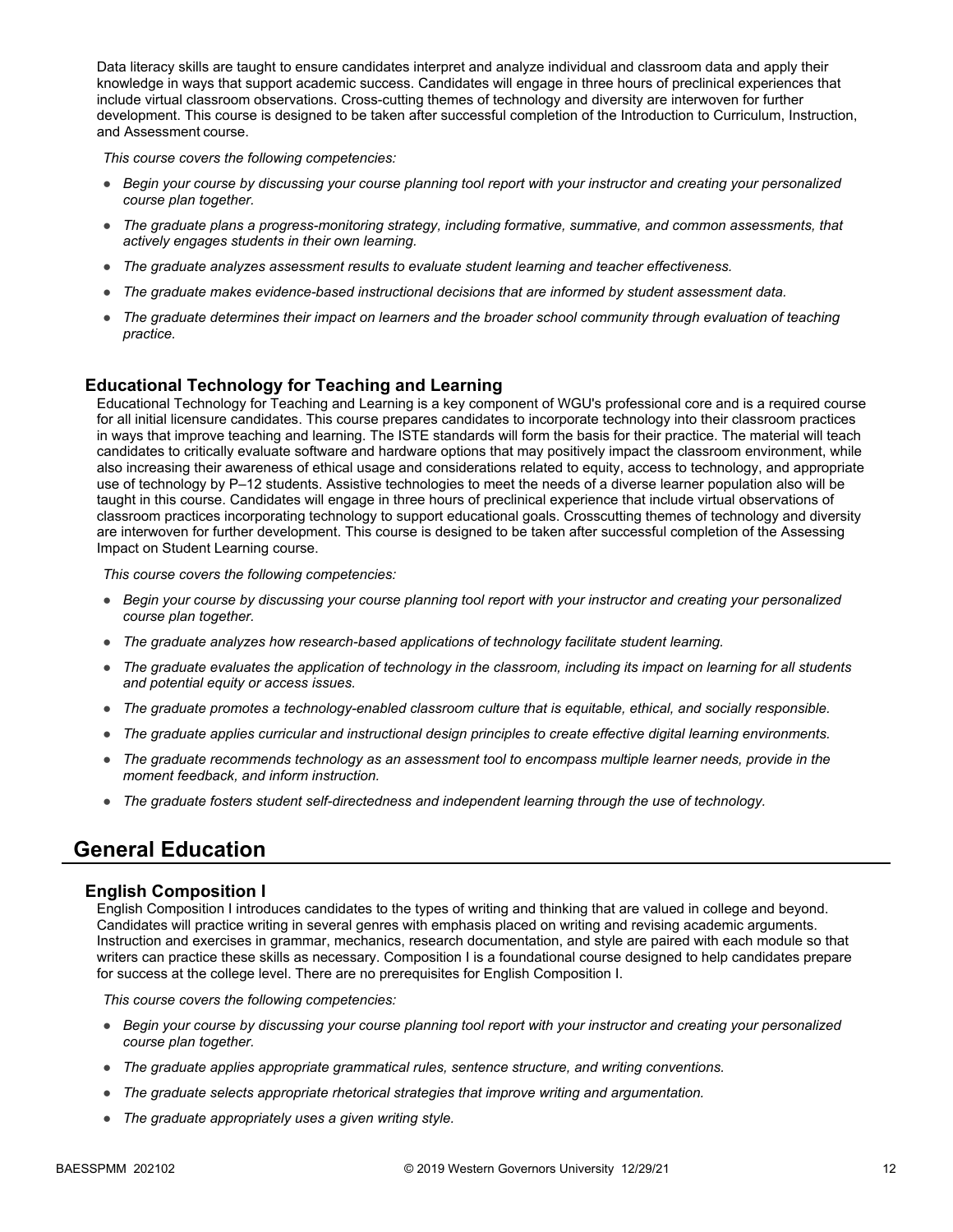- *The graduate uses appropriate writing and revision strategies.*
- *The graduate integrates credible and relevant sources into written arguments.*
- *The graduate composes an appropriate narrative for a given context.*
- *The graduate composes an appropriate argumentative essay for a given context.*

#### **Introduction to Humanities**

This introductory humanities course allows candidates to practice essential writing, communication, and critical thinking skills necessary to engage in civic and professional interactions as mature, informed adults. Whether through studying literature, visual and performing arts, or philosophy, all humanities courses stress the need to form reasoned, analytical, and articulate responses to cultural and creative works. Studying a wide variety of creative works allows candidates to more effectively enter the global community with a broad and enlightened perspective.

*This course covers the following competencies:*

- *Begin your course by discussing your course planning tool report with your instructor and creating your personalized course plan together.*
- *The graduate assesses the development of humans through the study of key concepts, disciplines, and primary influences of the humanities.*
- *The graduate analyzes the primary contributions and characteristics of humanities during the Classical period.*
- *The graduate analyzes the primary contributions and characteristics of humanities during the Renaissance.*
- *The graduate analyzes the primary contributions and characteristics of humanities during the Neoclassical and Enlightenment period.*
- *The graduate analyzes the primary contributions and characteristics of humanities during the Romantic period.*
- *The graduate analyzes the primary contributions and characteristics of humanities during the Realism movement.*

#### **Mathematics for Elementary Educators I**

Mathematics for Elementary Educators I guides preservice elementary teachers in an investigation of number systems, place value, number theory, and ratio and proportion. This is the first course in a three-course sequence. There are no prerequisites for this course.

*This course covers the following competencies:*

- *Begin your course by discussing your course planning tool report with your instructor and creating your personalized course plan together.*
- *The graduate applies concepts related to number theory to solve problems involving prime and composite numbers, factors, and multiples of numbers.*
- *The graduate applies understanding of place value to solve problems that involve exponents, rounding numbers, and composing or decomposing numbers.*
- *The graduate uses standard algorithms, properties of numbers, mathematical models, and order of operations in whole number and integer arithmetic.*
- *The graduate applies the properties of rational numbers to solve problems.*
- *The graduate solves problems involving percentage, ratio, rate, and proportion.*

#### **Survey of United States History**

This course presents a broad and thematic survey of U.S. history from European colonization to the mid-twentieth century. Students will explore how historical events and major themes in American history have affected a diverse population.

- *Begin your course by discussing your course planning tool report with your instructor and creating your personalized course plan together.*
- *The graduate analyzes the colonial experience and the foundations of the American Revolution.*
- *The graduate analyzes the challenges of partisan politics and sectionalism in the Early Republic and Civil War eras.*
- *The graduate examines the major changes that defined the United States in the late-nineteenth and early-twentieth*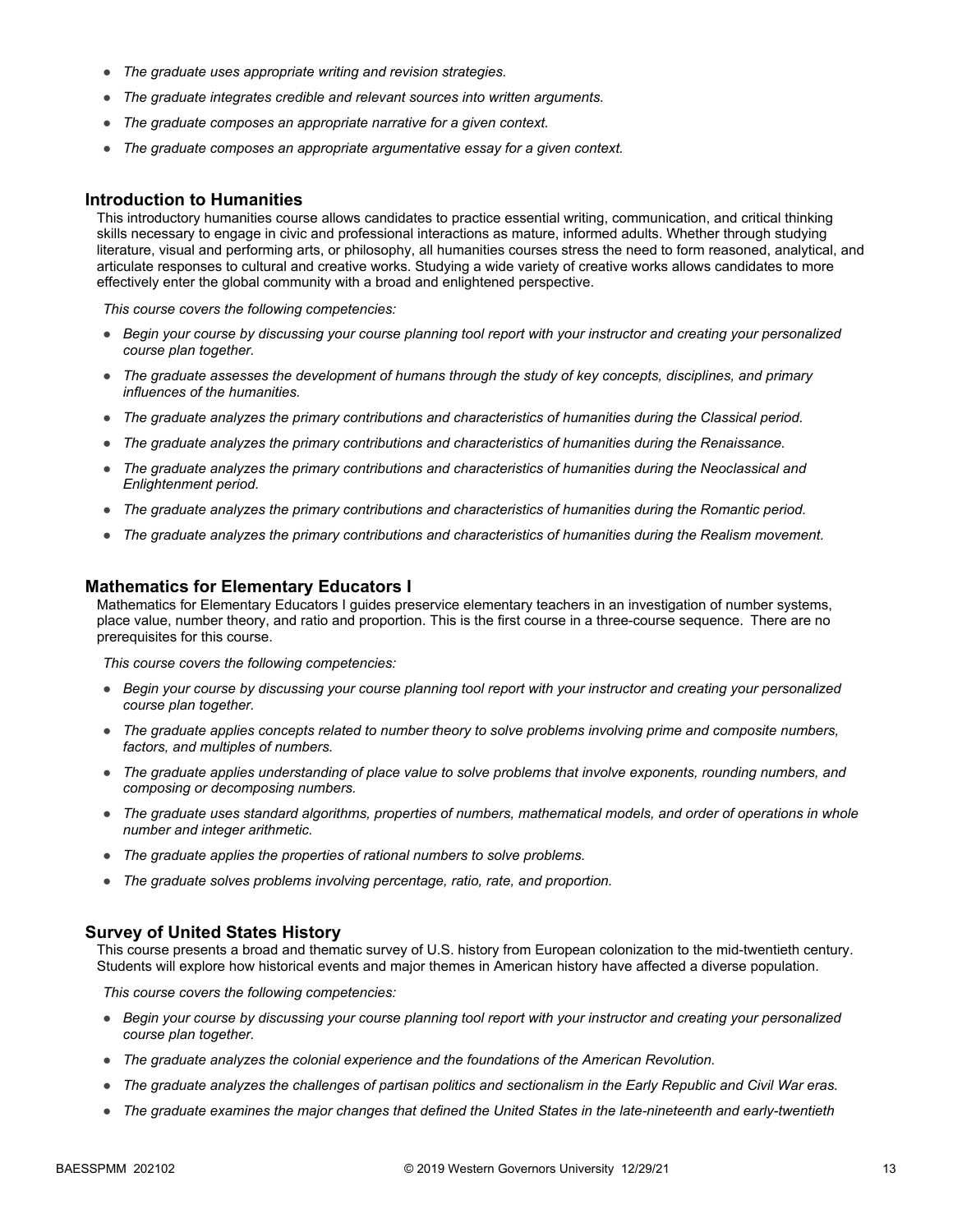*centuries.* 

● *The graduate explains significant international and domestic challenges that the United States confronted since World War I.* 

### **English Composition II**

English Composition II introduces candidates to the types of research and writing that are valued in college and beyond. Candidates will practice writing, with emphasis placed on research, writing, and revising an academic argument. Instruction and exercises in grammar, mechanics, research documentation, and style are paired with each module so that writers can practice these skills as necessary. Composition II is a foundational course designed to help candidates prepare for success at the college level. Composition I is the prerequisite for Composition II.

*This course covers the following competencies:*

- *Begin your course by discussing your course planning tool report with your instructor and creating your personalized course plan together.*
- *The graduate evaluates the quality, credibility, and relevance of evidence in order to integrate evidence into a final research paper.*
- *The graduate applies steps of the writing process appropriately to improve quality of writing.*
- *The graduate composes an argumentative research paper.*

### **Introduction to Communication**

This introductory communication course allows candidates to become familiar with the fundamental communication theories and practices necessary to engage in healthy professional and personal relationships. Candidates will survey human communication on multiple levels and critically apply the theoretical grounding of the course to interpersonal, intercultural, small group, and public presentational contexts. The course also encourages candidates to consider the influence of language, perception, culture, and media on their daily communicative interactions. In addition to theory, candidates will engage in the application of effective communication skills through systematically preparing and delivering an oral presentation. By practicing these fundamental skills in human communication, candidates become more competent communicators as they develop more flexible, useful, and discriminatory communicative practices in a variety of contexts. Note: There are references within this video to Taskstream. If Taskstream is not part of your student experience, please disregard, and locate your task(s) within your course.

*This course covers the following competencies:*

- *Begin your course by discussing your course planning tool report with your instructor and creating your personalized course plan together.*
- *The graduate applies foundational elements of effective communication.*
- *The graduate applies appropriate communication strategies in interpersonal and group contexts.*
- *The graduate utilizes appropriate presentational communication strategies in personal and professional settings.*

#### **Mathematics for Elementary Educators II**

Mathematics for Elementary Educators II engages preservice elementary school teachers in mathematical practices of algebraic reasoning. This course explores important algebraic topics such as patterns, expressions and equations, linear equations, inequalities, and functions. This is the second course in a three-course sequence.

*This course covers the following competencies:*

- *Begin your course by discussing your course planning tool report with your instructor and creating your personalized course plan together.*
- *The graduate uses patterns to make predictions and solve problems.*
- *The graduate identifies and evaluates expressions, equations, and formulas.*
- *The graduate solves linear equations and inequalities represented by equations, inequalities, number lines, graphs, and tables.*
- *The graduate interprets relations and functions.*

#### **Survey of World History**

Through a thematic approach, this course explores the history of human societies over 5,000 years. Candidates examine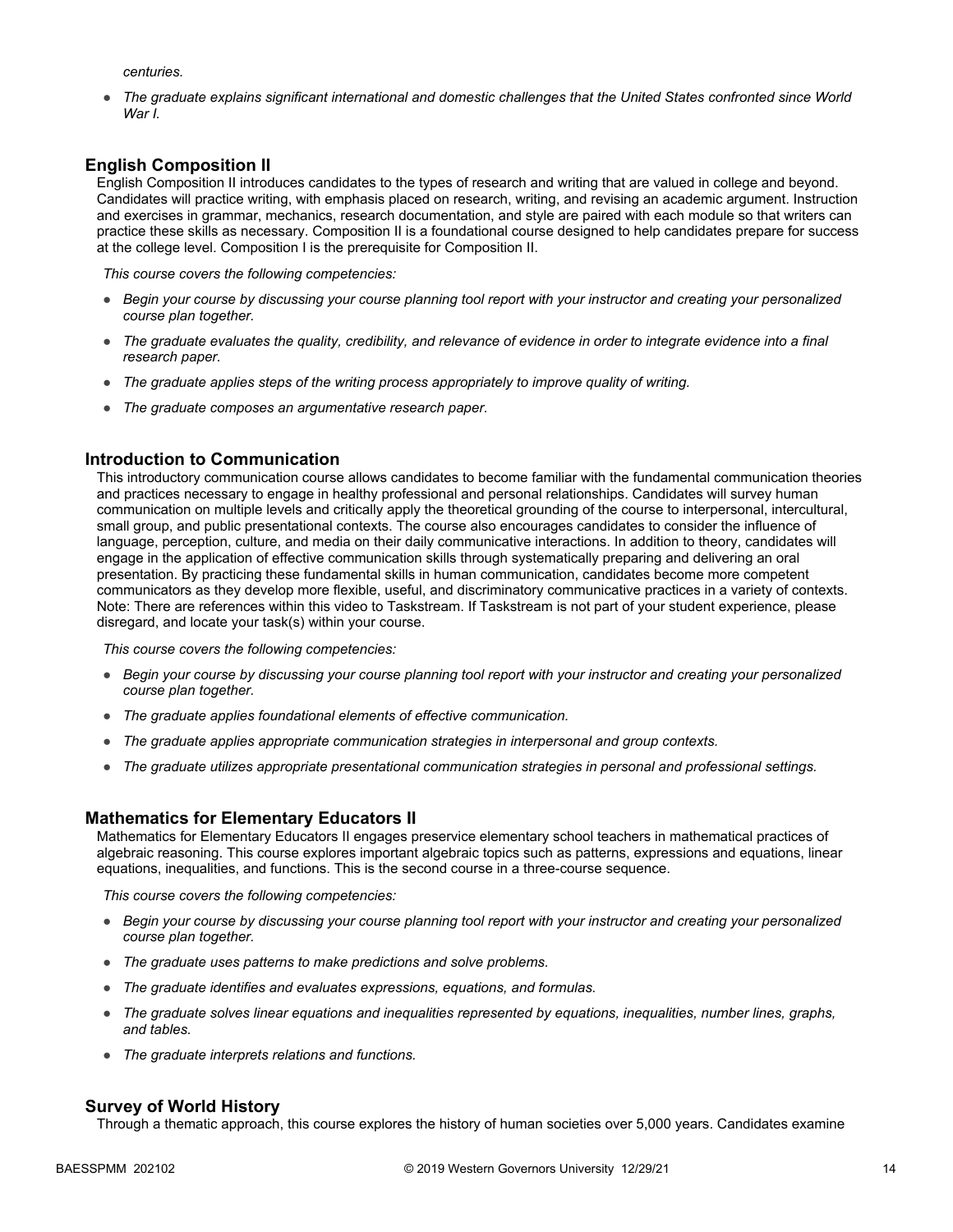political and social structures, religious beliefs, economic systems, and patterns in trade, as well as many cultural attributes that came to distinguish different societies around the globe over time. Special attention is given to relationships between these societies and the way geographic and environmental factors influence human development.

*This course covers the following competencies:*

- *Begin your course by discussing your course planning tool report with your instructor and creating your personalized course plan together.*
- *The graduate examines how primary characteristics (political, religious, and geographical features) of the first civilizations (Mesopotamia, Egypt, India, and China) contributed to the development of these societies.*
- *The graduate examines how primary characteristics (political, cultural, and geographical features) of the first empires (Greece, Rome, Persia, and China) contributed to the establishment and rise of these societies.*
- *The graduate analyzes the spread of peoples, ideas, and technologies into new territories as civilizations advanced beyond their borders of origin.*
- *The graduate analyzes major cultural, political, and economic shifts that led to revolution, industrialization, and ideological change in the modern period.*

### **Integrated Physical Sciences**

This course provides students with an overview of the basic principles and unifying ideas of the physical sciences: physics, chemistry, and earth sciences. Course materials focus on scientific reasoning and practical, everyday applications of physical science concepts to help students integrate conceptual knowledge with practical skills.

*This course covers the following competencies:*

- *Begin your course by discussing your course planning tool report with your instructor and creating your personalized course plan together.*
- *The graduate describes the nature and process of science.*
- *The graduate examines applications of physics including fundamental concepts such as forces, motion, energy, and waves.*
- *The graduate examines applications of key chemistry concepts including the structure of matter and the behavior and conservation of matter in chemical reactions.*
- *The graduate describes the underlying organization, interactions, and processes within the Earth system including the Earth's structure and atmosphere, and Earth's interactions within the solar system.*

#### **Mathematics for Elementary Educators III**

Mathematics for Elementary Educators III engages preservice elementary teachers in important concepts in geometry, measurement, data analysis and statistics, and probability. This is the third course in a three-course sequence.

*This course covers the following competencies:*

- *Begin your course by discussing your course planning tool report with your instructor and creating your personalized course plan together.*
- *The graduate analyzes statistical data using numerical measures and graphical displays.*
- *The graduate applies principles of probability.*
- *The graduate applies geometric properties of lines, angles, polygons, and circles to classify shapes and solve problems.*
- *The graduate applies transformations, principles of congruence and similarity, and knowledge of the coordinate plane to solve problems.*
- *The graduate applies formulas to solve problems involving perimeter, area, surface area, and volume.*
- *The graduate calculates solutions to problems that involve measurement, including elapsed time, temperature, money, length, and weight, using the appropriate units.*

### **Special Education**

#### **Professional, Ethical, and Legal Practices for Special Education**

Professional, Ethical, and Legal Practices for Special Education prepares candidates to practice within ethical and legal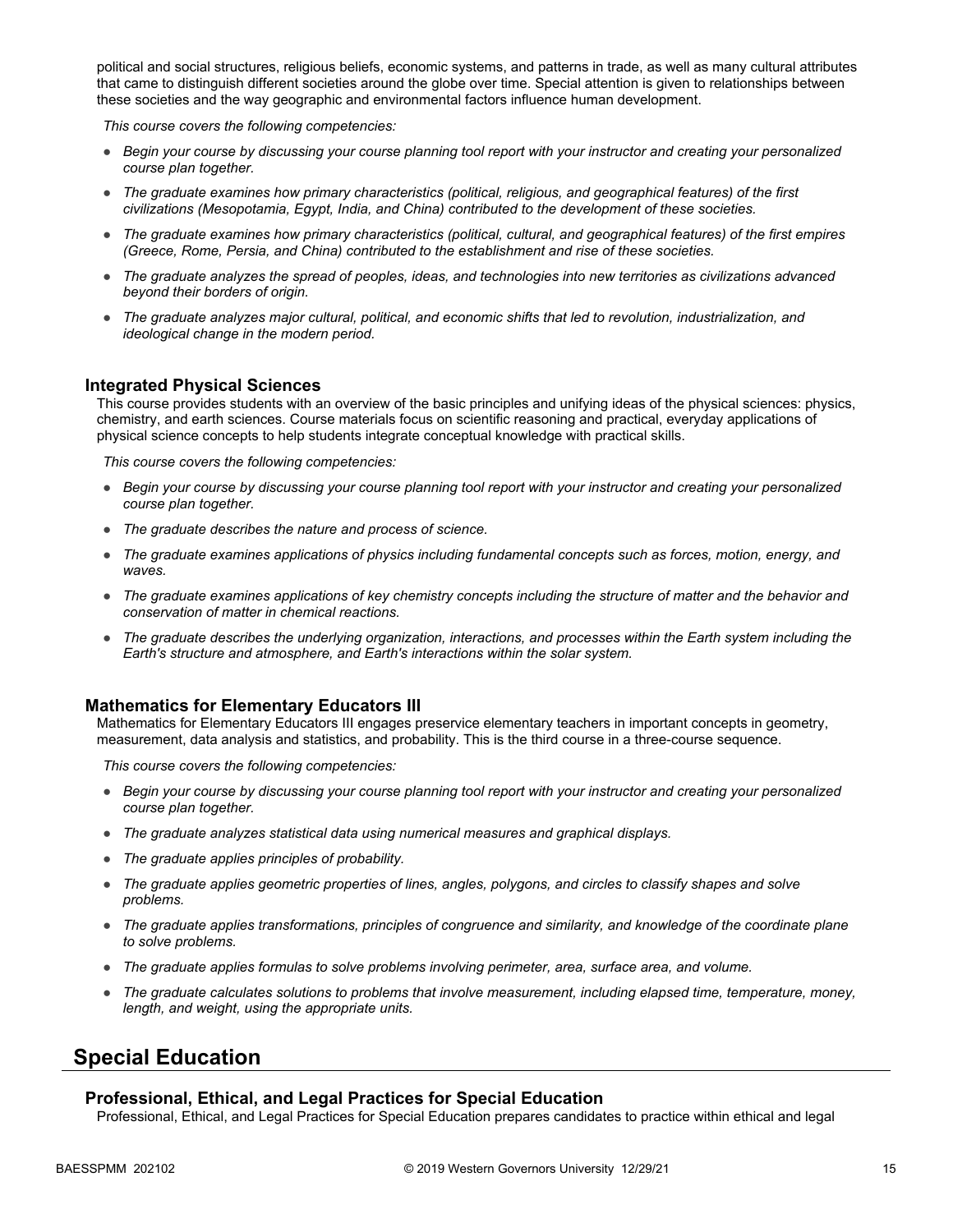guidelines in day-to-day teaching, stakeholder interactions, and other complex situations. This course provides an overview of the professional ethics and standards from the Council for Exceptional Children (CEC), which guide candidates to act in a professionally conscientious manner. Candidates will explore the legal foundations and case laws related to special education to gain understanding of how legislation influences teaching and learning. This course is designed to be taken after successful completion of Fundamentals of Diverse Learners OR Fundamentals of Diversity, Inclusion, and Exceptional Learners.

*This course covers the following competencies:*

- *Begin your course by discussing your course planning tool report with your instructor and creating your personalized course plan together.*
- *The graduate analyzes federal cases, laws, and policies that ensure students with disabilities have the right to a free*  and appropriate public education to determine how the legislation impacts teaching and learning in the classroom and *in other educational settings.*
- *The graduate applies ethical principles and professional practice standards to guide practice when working with individuals with disabilities.*
- *The graduate collaborates with families, colleagues, and other stakeholders to ensure that students with disabilities receive access to all the services and interventions entitled to them under federal laws and policies.*
- *The graduate applies the law to analyze special education processes including referrals, evaluations, and individualized education programs.*

### **Behavioral Support Strategies for K-12 Learners with Mild to Moderate Exceptionalities**

Behavioral Support Strategies for K–12 Learners with Mild to Moderate Exceptionalities prepares candidates to work effectively with students exhibiting behavior in the classroom that is below age and cultural norms. This course provides an overview of behavior disorders and their causes, as well as appropriate research-based intervention strategies, including positive behavior intervention and supports, multi-tiered systems of support (MTSS), applied behavior analysis, replacement behavior and reward strategies, culturally responsive practices, and data collection and assessment methods. After completing this course candidates emerge prepared to strategize and recommend adjustments to the learning environment that support positive behavior and student success in the classroom and beyond. This course also examines behavioral assessment and analysis, including the creation of functional behavior assessment (FBA) and the creation and monitoring of behavioral improvement plans (BIP) in an authentic learning environment. This course is designed to be taken after successful completion of Fundamentals of Diverse Learners or Fundamentals of Diversity Inclusion, and Exceptional Learners, Professional, Ethical, and Legal Practices for Special Education, and Managing Engaging Learning Environments or Classroom Management, Engagement, and Motivation.

*This course covers the following competencies:*

- *Begin your course by discussing your course planning tool report with your instructor and creating your personalized course plan together.*
- *The graduate applies knowledge of behaviors falling significantly below cultural and age norms to understand and respond appropriately to students with exceptionalities.*
- *The graduate identifies appropriate research-based intervention strategies and provides positive behavior support for students exhibiting behavior significantly below the cultural and age norms.*
- *The graduate employs methods of collecting and analyzing data to assist the Individualized Education Program (IEP) team in development of a Behavior Improvement Plan (BIP) for a student with behavior significantly below the cultural and age norms.*
- *The graduate recommends adjustments to a Behavior Improvement Plan (BIP) based on student data collected through collaborative evaluation of an existing BIP's implementation.*

### **Assessment in Special Education**

Assessment in Special Education prepares candidates to use multiple methods of assessment and data sources in making educational decisions about the student and the learning environment. This course is designed to help provide an understanding of how assessment data is used during screening in multitiered systems of support (MTSS), the eligibility process, the evaluation process, progress monitoring, and data-based instructional decision making. This course is designed to be taken after successful completion of Professional, Ethical, and Legal Practices for Special Education and Assessing Impact on Student Learning OR Educational Assessment.

*This course covers the following competencies:*

● *Begin your course by discussing your course planning tool report with your instructor and creating your personalized course plan together.*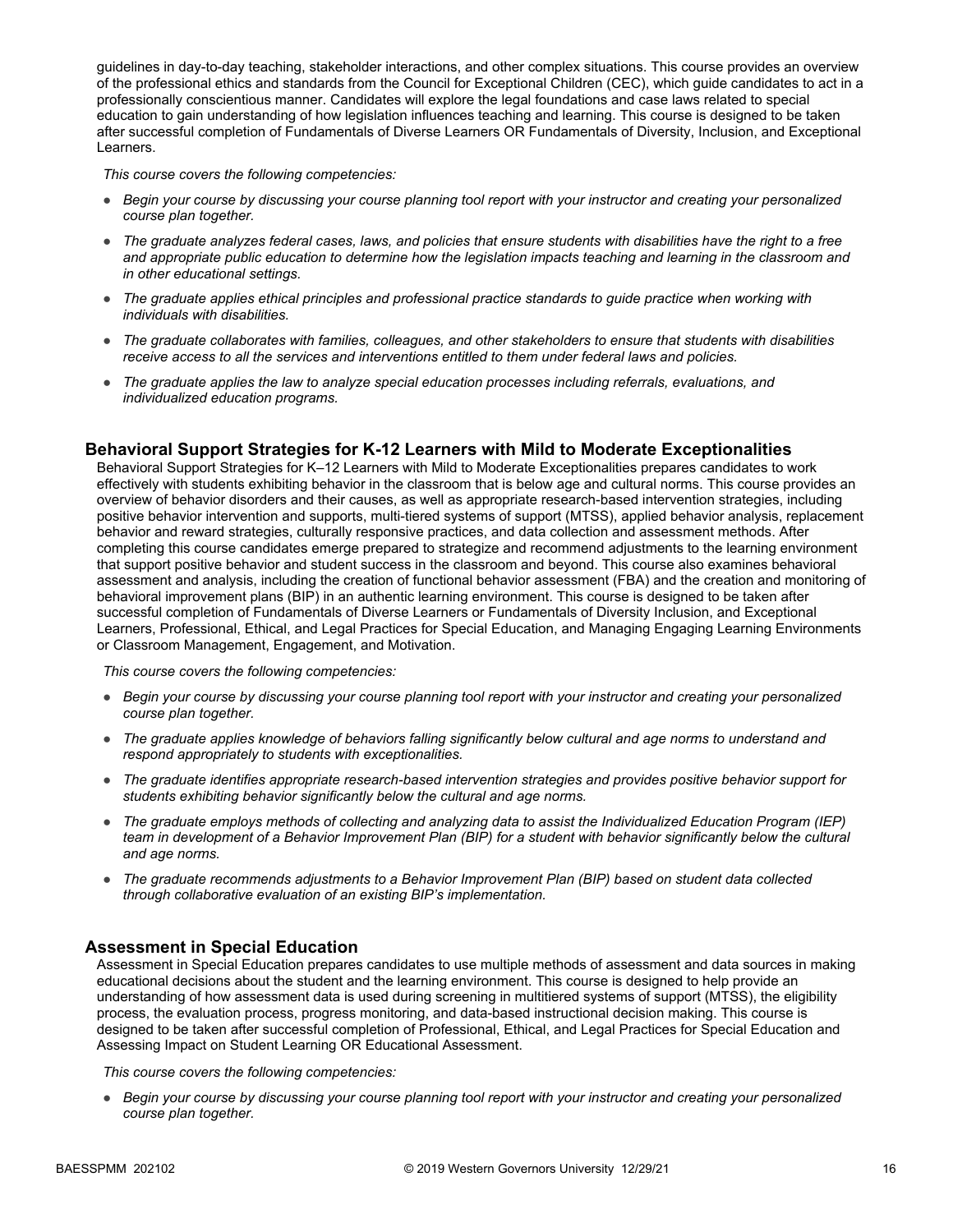- *The graduate identifies screening, pre-referral, and classification procedures in compliance with legal and ethical principles regarding the assessment of individuals with possible exceptionalities.*
- *The graduate selects technically sound formal and informal assessments based on a variety of data sources to assess and monitor individuals with possible exceptionalities.*
- *The graduate uses knowledge of measurement principles and practices to interpret assessment results and guide educational decisions for individuals with exceptionalities.*
- *The graduate will use multiple assessment data sources in making educational decisions when writing student goals and present level of performance.*

### **Collaborating with Partners for Student Success**

Collaborating with Partners for Student Success prepares candidates to apply team processes and communication strategies to collaborate in a culturally responsive manner with families, paraeducators, and other professionals (within the school, other educational settings, and the community) to plan programs and access services for students with exceptionalities and their families. The course introduces ways to enhance parental involvement and family engagement while teaching families and students advocacy throughout the Individualized Education Program (IEP) and transition planning processes. This course also focuses on the components of the IEP and how the practice of effective communication and collaboration skills is key to the program's development and implementation. Candidates will engage in three hours of preclinical experiences that includes a simulated collaborative experience in which skills learned can be applied. This course is designed to be taken after successful completion of Professional, Ethical, and Legal Practices for Special Education OR Fundamentals of Diversity, Inclusion, and Exceptional Learners, and Assessment in Special Education.

*This course covers the following competencies:*

- *Begin your course by discussing your course planning tool report with your instructor and creating your personalized course plan together.*
- *The graduate collaborates with stakeholders in a school setting to build consensus, meet goals, and promote culturally responsive communication.*
- *The graduate collaborates with diverse families of students with exceptionalities to foster advocacy, facilitate connection with available resources, and promote culturally responsive communication.*
- *The graduate collaborates with team members to create mutually agreed upon individualized education program (IEPs) for students with exceptionalities.*

#### **Considerations for Instructional Planning for Learners with Mild to Moderate Exceptionalities**

Considerations for Instructional Planning for Learners with Mild to Moderate Exceptionalities introduces candidates to a repertoire of evidence-based instructional strategies to advance the learning of students with exceptionalities. The course focuses specifically on strategies for intensifying and individualizing instructional interventions; making instructional decisions based on progress-monitoring data; collaborating with general education teachers and paraeducators; teaching to mastery; promoting generalization of learning; and teaching students with exceptionalities how to use self-assessment, problem solving, and other cognitive strategies to organize critical content and meet their needs. This course is designed to be taken after successful completion of the Introduction to Curriculum, Instruction, and Assessment course OR Introduction to Instructional Planning and Presentation AND Instructional Planning and Presentation in Special Education.

*This course covers the following competencies:*

- *Begin your course by discussing your course planning tool report with your instructor and creating your personalized course plan together.*
- *The graduate explains how special education teachers use data to intensify instructional interventions for students with mild to moderate exceptionalities.*
- *The graduate applies research-supported instructional strategies that result in students with mild to moderate exceptionalities making the maximum possible academic gains.*
- *The graduate applies cognitive and metacognitive processing strategies that support memory, attention, self-regulation, self-determination, and independence.*
- *The graduate knows and understands how learning occurs, how students construct knowledge, acquire skills, and develop disciplined thinking processes.*

### **Instructional Strategies and Technologies for Elementary Learners with Mild to Moderate Exceptionali**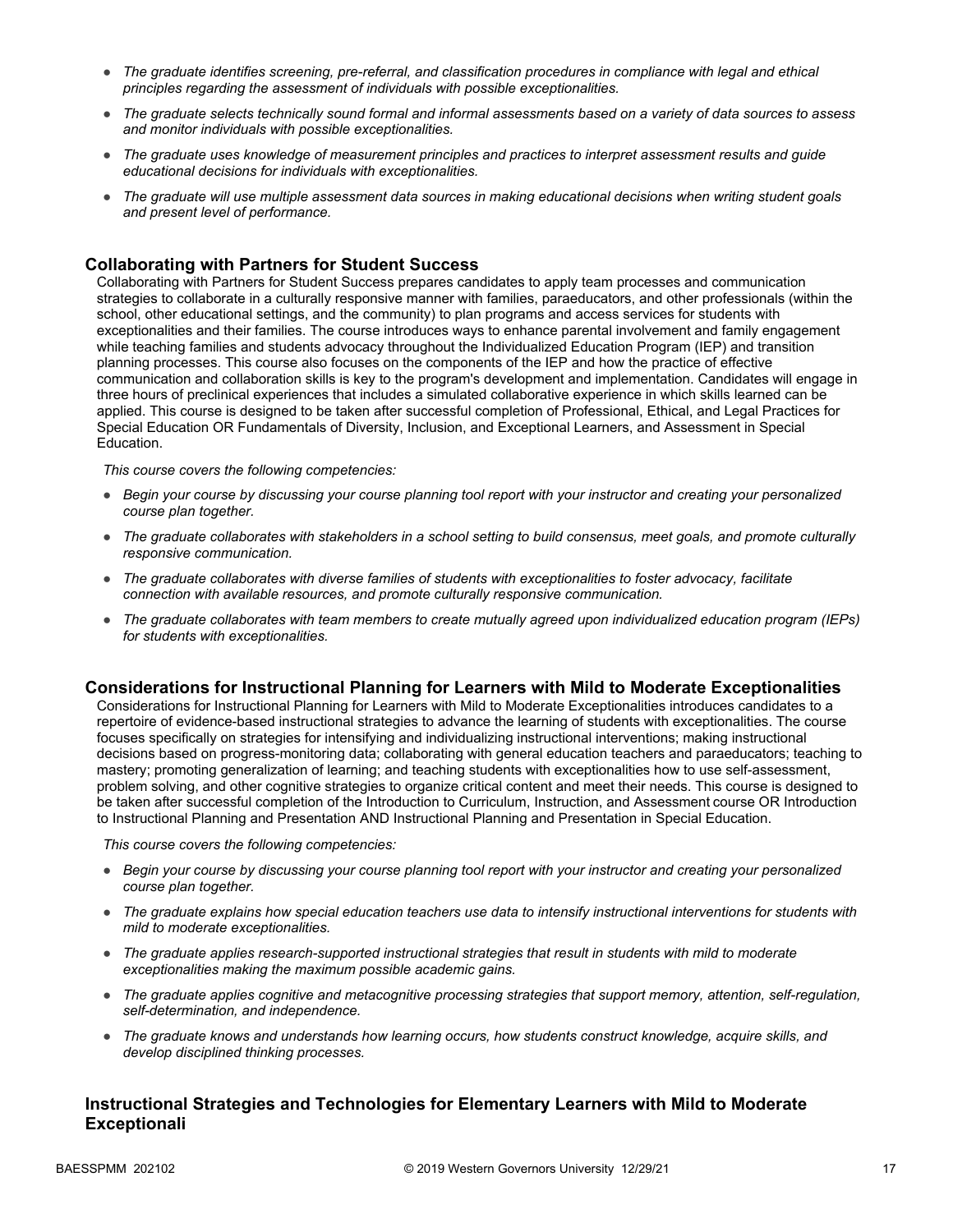Instructional Strategies and Technologies for Elementary Learners with Mild to Moderate Exceptionalities prepares candidates to use evidence-based instructional practices appropriate for elementary students receiving special education services. The course includes cognitive and metacognitive strategies that elementary students can use to acquire new content knowledge and generalize skills across learning environments. It also provides opportunities for candidates to incorporate intensive instructional strategies and practice making accommodations to elementary math and English language arts lesson plans based on learner characteristics, performance data, and individualized education program (IEP) goals. In addition to discussing how to make appropriate accommodations, the course teaches candidates how to assess student learning through progress monitoring and apply intensive interventions when warranted. This course is designed to be taken after successful completion of Considerations for Instructional Planning for Learners with Mild to Moderate Exceptionalities.

*This course covers the following competencies:*

- *Begin your course by discussing your course planning tool report with your instructor and creating your personalized course plan together.*
- *The graduate implements reading, writing, and math strategies and interventions for elementary students with mild to moderate exceptionalities to address targeted reading deficits and regularly assesses those learned skills to measure progress toward individualized education plan (IEP) goals and adjust instruction as needed.*
- *The graduate plans learning experiences which align to content standards and are appropriate to meet the needs of individual learners.*

### **Instructional Strategies and Technologies for Secondary Learners with Mild to Moderate Exceptionalit**

Instructional Strategies and Technologies for Secondary Learners with Mild to Moderate Exceptionalities prepares candidates to use evidence-based instructional practices appropriate for use with secondary students receiving special education services. Strategies taught in this course focus on intensive instruction and making accommodations to secondary lesson plans in order to develop critical thinking and problem-solving skills to enhance acquisition of age-appropriate secondary content across academic disciplines. This course also promotes the achievement of Individualized Education Program (IEP) and transition goals for independent living and career preparation through demonstration of strategies that increase students' self-awareness, self-regulation, self-management, self-control, and self-esteem. This course is designed to be taken after successful completion of Considerations for Instructional Planning for Learners with Mild to Moderate Exceptionalities.

*This course covers the following competencies:*

- *Begin your course by discussing your course planning tool report with your instructor and creating your personalized course plan together.*
- *The graduate implements reading strategies and interventions for secondary students with mild to moderate exceptionalities to develop critical thinking and problem-solving skills that increase learner independence, and regularly assesses those learned skills to measure progress toward IEP and transition goals and adjust instruction as needed.*
- *The graduate implements writing strategies and interventions for secondary students with mild to moderate exceptionalities to develop critical thinking and problem-solving skills that increase learner independence, and regularly assesses those learned skills to measure progress toward IEP and transition goals and adjust instruction as needed.*
- *The graduate implements mathematical strategies and interventions for secondary students with mild to moderate exceptionalities to develop critical thinking and problem-solving skills that increase learner independence, and regularly assesses those learned skills to measure progress toward IEP and transition goals and adjust instruction as needed.*

## **General Science Content**

### **Natural Science Lab**

This course gives you an introduction to using the scientific method and engaging in scientific research to reach conclusions about the natural world. You will design and carry out an experiment to investigate a hypothesis by gathering quantitative data.

- *Begin your course by discussing your course planning tool report with your instructor and creating your personalized course plan together.*
- *The graduate evaluates academic sources for their credibility and relevance to a chosen research topic on a natural world phenomenon.*
- *The graduate accurately executes the process of scientific inquiry through experimentation in the natural world.*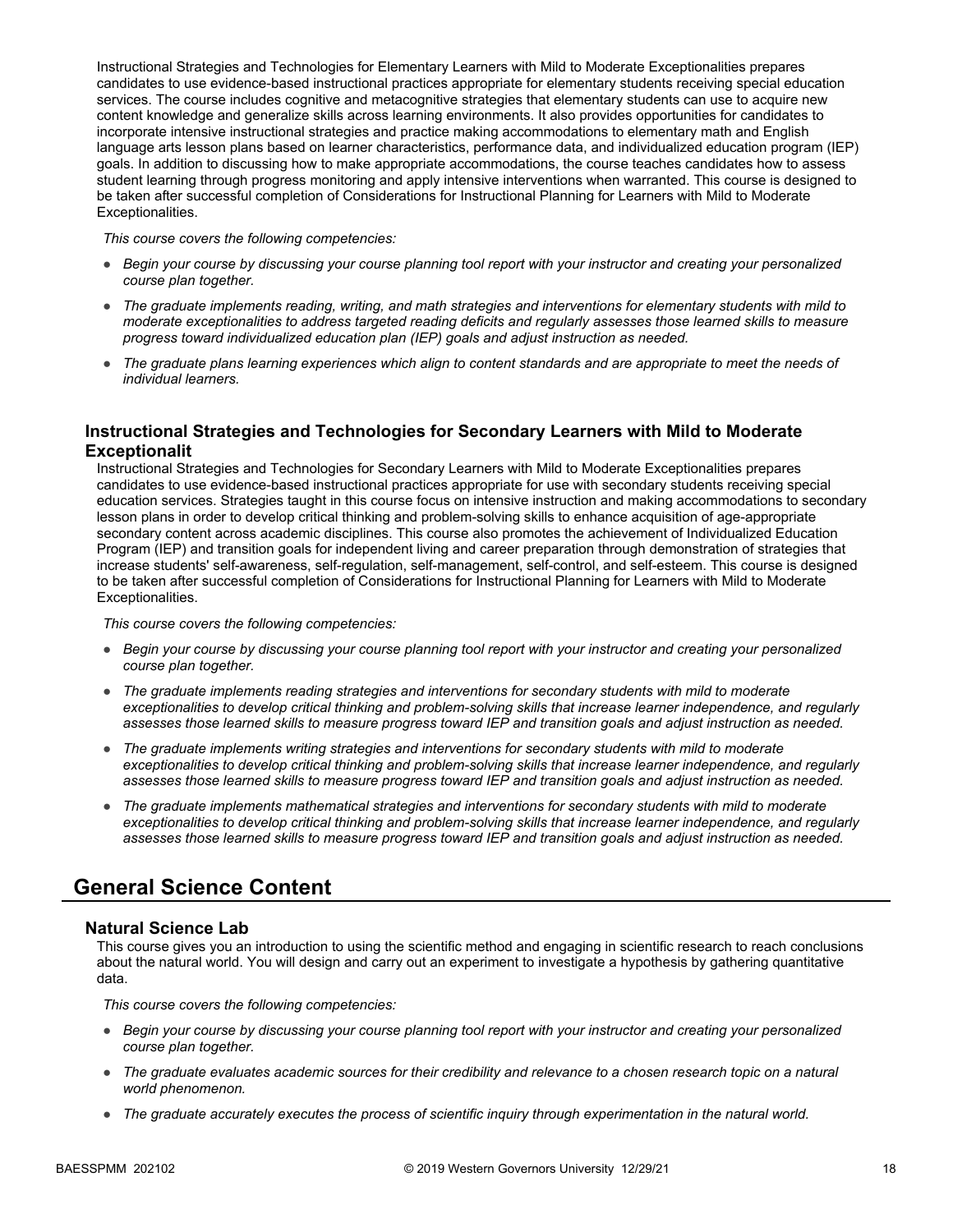● *The graduate draws conclusions based on academic research and scientific inquiry.*

#### **Introduction to Biology**

This course is a foundational introduction to the biological sciences. The overarching theories of life from biological research are explored as well as the fundamental concepts and principles of the study of living organisms and their interaction with the environment. Key concepts include how living organisms use and produce energy; how life grows, develops, and reproduces; how life responds to the environment to maintain internal stability; and how life evolves and adapts to the environment.

*This course covers the following competencies:*

- *Begin your course by discussing your course planning tool report with your instructor and creating your personalized course plan together.*
- *The graduate analyzes the characteristics and classifications of living organisms.*
- *The graduate analyzes the basic chemical composition of cells and the basic processes that happen at the cellular level.*
- *The graduate analyzes different types of cells based on their structures and biological functions.*
- *The graduate analyzes the biological basis for and patterns of heredity and gene expression.*
- *The graduate analyzes inter-dependencies of organisms and their environments.*

### **Elementary Education Methods**

#### **Elementary Mathematics Methods**

Elementary Mathematics Methods helps students learn how to implement effective math instruction in the elementary classroom. Topics include differentiated math instruction, mathematical communication, mathematical tools for instruction, assessing math understanding, integrating math across the curriculum, critical thinking development, standards-based mathematics instruction, and mathematical models and representation. This course is designed to be taken after successful completion of Introduction to Curriculum, Instruction, and Assessment OR Introduction to Instructional Planning and Presentation AND Instructional Planning and Presentation in Elementary or Special Education.

*This course covers the following competencies:*

- *Begin your course by discussing your course planning tool report with your instructor and creating your personalized course plan together.*
- *The graduate plans differentiated instruction in mathematics education to support the unique needs of diverse learners.*
- *The graduate integrates effective mathematical communication strategies into the development of mathematics education for elementary students.*
- *The graduate integrates tools that enhance student mathematics learning.*
- *The graduate evaluates student learning to measure elementary students' mathematical achievement and to plan further instruction.*
- *The graduate creates interdisciplinary learning experiences as contexts for mathematical instruction.*
- *The graduate recommends various instructional strategies that encourage students' development of critical thinking, problem solving, and performance skills in mathematics.*
- *The graduate applies mathematical learning research as a foundation for instruction.*
- *The graduate integrates national, state, and local mathematics standards, learning outcomes, benchmarks, and objectives in the development of mathematics education for elementary students.*
- *The graduate applies models and representations to support and enhance the interpretation, organization, recording, and communication of mathematics.*

### **Language Arts Instruction and Intervention**

Language Arts Instruction and Intervention helps students learn how to implement effective language arts instruction and intervention in the elementary classroom. Topics include written and spoken English, expanding students' knowledge, literature rich environments, differentiated instruction, technology for reading and writing, assessment strategies for reading and writing, and strategies for developing academic language. There are no prerequisites for this course.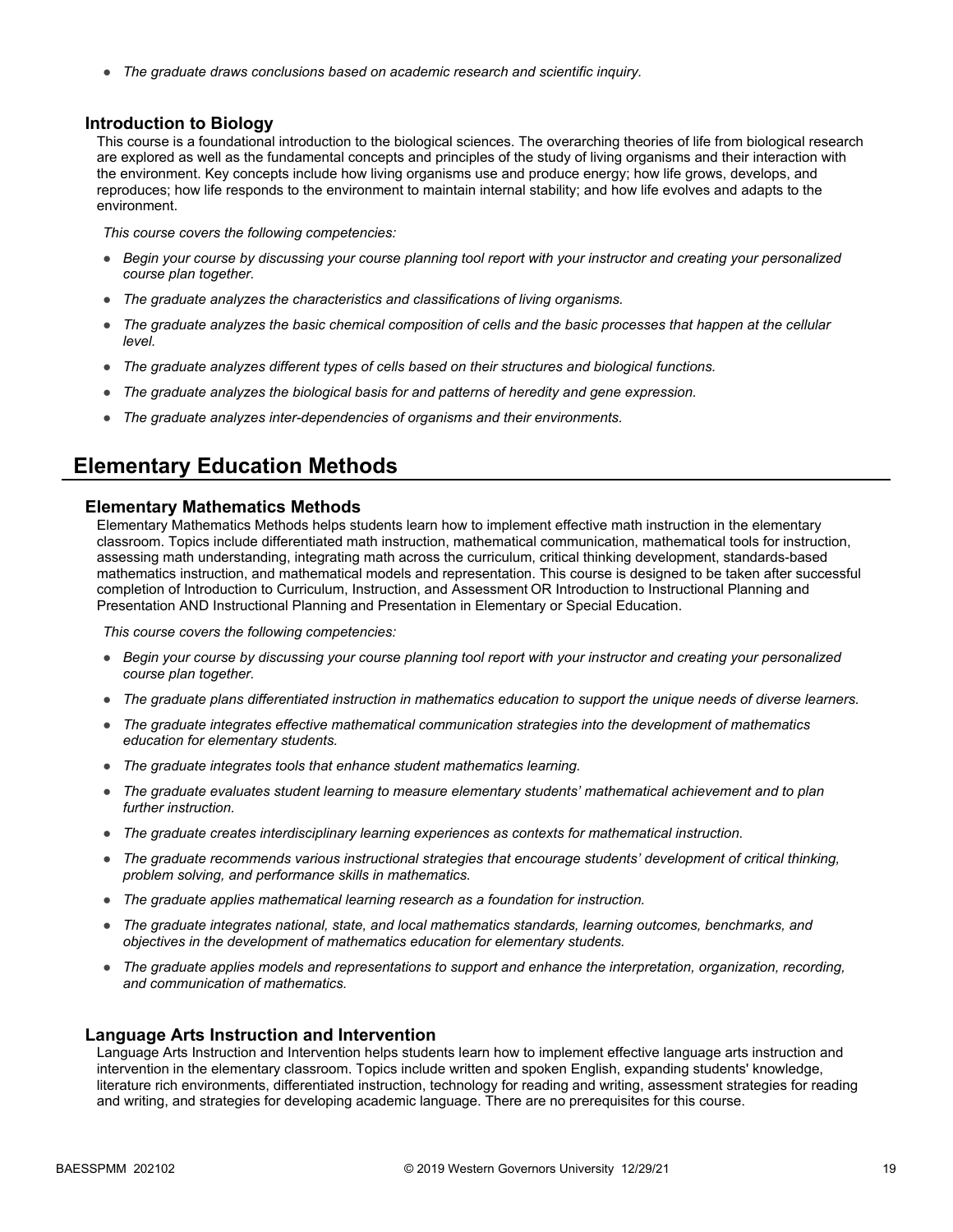*This course covers the following competencies:*

- *Begin your course by discussing your course planning tool report with your instructor and creating your personalized course plan together.*
- *The graduate designs instruction that facilitates the learning of formal English so elementary students can express their ideas clearly and persuasively to a variety of audiences both orally and in writing.*
- *The graduate uses various texts and instructional strategies to facilitate the development of word recognition, comprehension, strategic knowledge, and reading-writing connections to expand elementary students' knowledge of the world.*
- *The graduate designs instruction that supports the development of awareness, understanding, respect, and the valuing of differences in society.*
- *The graduate uses appropriate technology tools that motivate students to read, write, interact, and collaborate with others.*
- *The graduate uses multiple assessment strategies that support the development of reading and writing.*
- *The graduate recommends instructional strategies that support the development of academic language, discourse, reading, and writing across the curriculum.*

### **Elementary Reading Methods and Interventions**

Elementary Reading Methods and Interventions provides candidates with an in-depth look at best practices for developing reading and writing skills. Course content examines the stages of literacy development, balanced literacy approaches, differentiation, technology integration, literacy assessment, and the comprehensive response to intervention (RTI) model used to identify and address the needs of learners who struggle with reading comprehension. This course is designed to be taken after successful completion of Introduction to Curriculum, Instruction, and Assessment OR Introduction to Instructional Planning and Presentation AND Instructional Planning and Presentation in Elementary or Special Education.

*This course covers the following competencies:*

- *Begin your course by discussing your course planning tool report with your instructor and creating your personalized course plan together.*
- *The graduate analyzes major theories and research that support the development of literacy.*
- *The graduate integrates various instructional approaches, materials, and curriculum into the development of learning experiences that support a comprehensive, balanced approach to reading and writing.*
- *The graduate uses multiple assessment strategies that support the development of literacy.*
- *The graduate integrates effective, engaging instructional approaches, methods, and curriculum in to the development of environments that support literacy.*
- *The graduate integrates best practices and instructional strategies in reading and literacy that support the unique needs of diverse learners into the development of reading and language arts education.*
- *The graduate recommends effective evidence-based teaching practices in the planning of meaningful, engaging, and developmentally-appropriate literacy lessons.*
- *The graduate selects developmentally appropriate technology tools that support literacy development and learning.*

### **Children's Literature**

Children's Literature is an introduction to and exploration of children's literature. Students will consider and analyze children's literature as a lens through which to view the world. Students will experience multiple genres, historical perspectives, cultural representations, and current applications in the field of children's literature. This course is designed to be taken after successful completion of Introduction to Curriculum, Instruction, and Assessment OR Introduction to Instructional Planning and Presentation AND Instructional Planning and Presentation in Elementary or Special Education.

- *Begin your course by discussing your course planning tool report with your instructor and creating your personalized course plan together.*
- *The graduate determines how literary and visual elements are used to convey common themes found in children's literature.*
- *The graduate analyzes various genres of children's literature to understand the characteristics of each genre.*
- *The graduate develops learning experiences that integrate diverse representations from children's literature to help*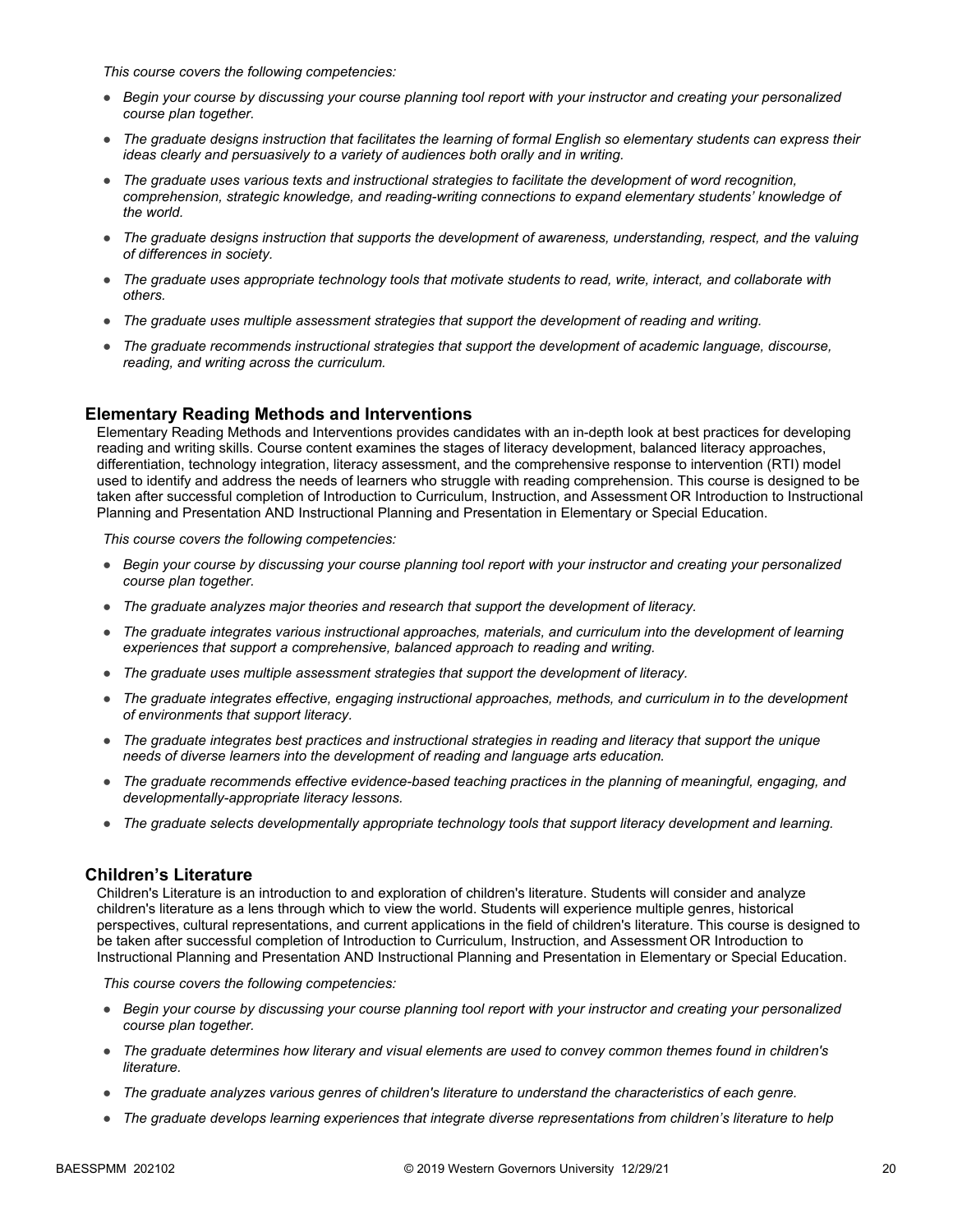*students gain a perspective for understanding the world.*

- *The graduate recommends appropriate texts in children's literature that align with instructional goals to meet the individual learning needs of students.*
- *The graduate creates cross-curricular learning experiences that support, motivate, and engage students when interacting with children's literature.*

### **Pedagogy**

#### **Secondary Reading Instruction and Interventions**

Secondary Reading Instruction and Interventions explores the comprehensive, student-centered response to intervention (RTI) model used to identify and address the needs of learners in middle school and high school who struggle with reading comprehension and/or information retention. Course content provides educators with effective strategies designed to scaffold instruction and help learners develop increased skill in the following areas: reading, vocabulary, text structures and genres, and logical reasoning related to the academic disciplines. This course is designed to be taken after successful completion of the Introduction to Curriculum, Instruction, and Assessment course OR Introduction to Instructional Planning and Presentation AND Instructional Planning and Presentation in Special Education.

*This course covers the following competencies:*

- *Begin your course by discussing your course planning tool report with your instructor and creating your personalized course plan together.*
- *The graduate explains how the Response to Intervention (RTI) approach identifies, monitors, and differentiates instruction to ensure that struggling readers obtain the appropriate support and interventions to improve academic progress.*
- *The graduate develops effective vocabulary instruction to enhance students' reading comprehension in the content areas.*
- *The graduate integrates knowledge of effective comprehension strategies to help students monitor and improve their own comprehension when reading.*
- *The graduate integrates reading strategies that scaffold instruction for students when reading increasingly complex texts.*
- *The graduate integrates reading assessments to make informed instructional and placement decisions.*

### **Effective Teaching Practices**

#### **Disciplinary Literacy**

Disciplinary Literacy examines teaching strategies designed to help candidates to develop the literacy skills necessary to read, write, and think critically while engaging content in different academic disciplines. Course content highlights strategies to help candidates distinguish between the unique characteristics of informational texts while improving comprehension and writing proficiency across the curriculum. Strategies to encourage inquiry and cultivate skills in critical thinking, collaboration, and creativity also are addressed. This course is designed to be taken after successful completion of the Introduction to Curriculum, Instruction, and Assessment course OR Introduction to Instructional Planning and Presentation AND Instructional Planning and Presentation in Special Education.

- *Begin your course by discussing your course planning tool report with your instructor and creating your personalized course plan together.*
- *The graduate distinguishes between the basic strategies used to facilitate comprehension in the content areas and the specialized reading practices needed to comprehend text in a specific discipline.*
- *The graduate integrates discipline-specific literacy instruction to help students make meaning from the text structures, vocabulary, and language features found in a variety of discipline-specific texts.*
- *The graduate plans authentic writing activities to promote understanding of discipline-specific content.*
- *The graduate integrates instructional strategies and materials in disciplinary literacy practices to enhance student understanding within specific disciplines.*
- *The graduate creates authentic learning tasks that provide students with opportunities to demonstrate digital literacy and discipline-specific understandings.*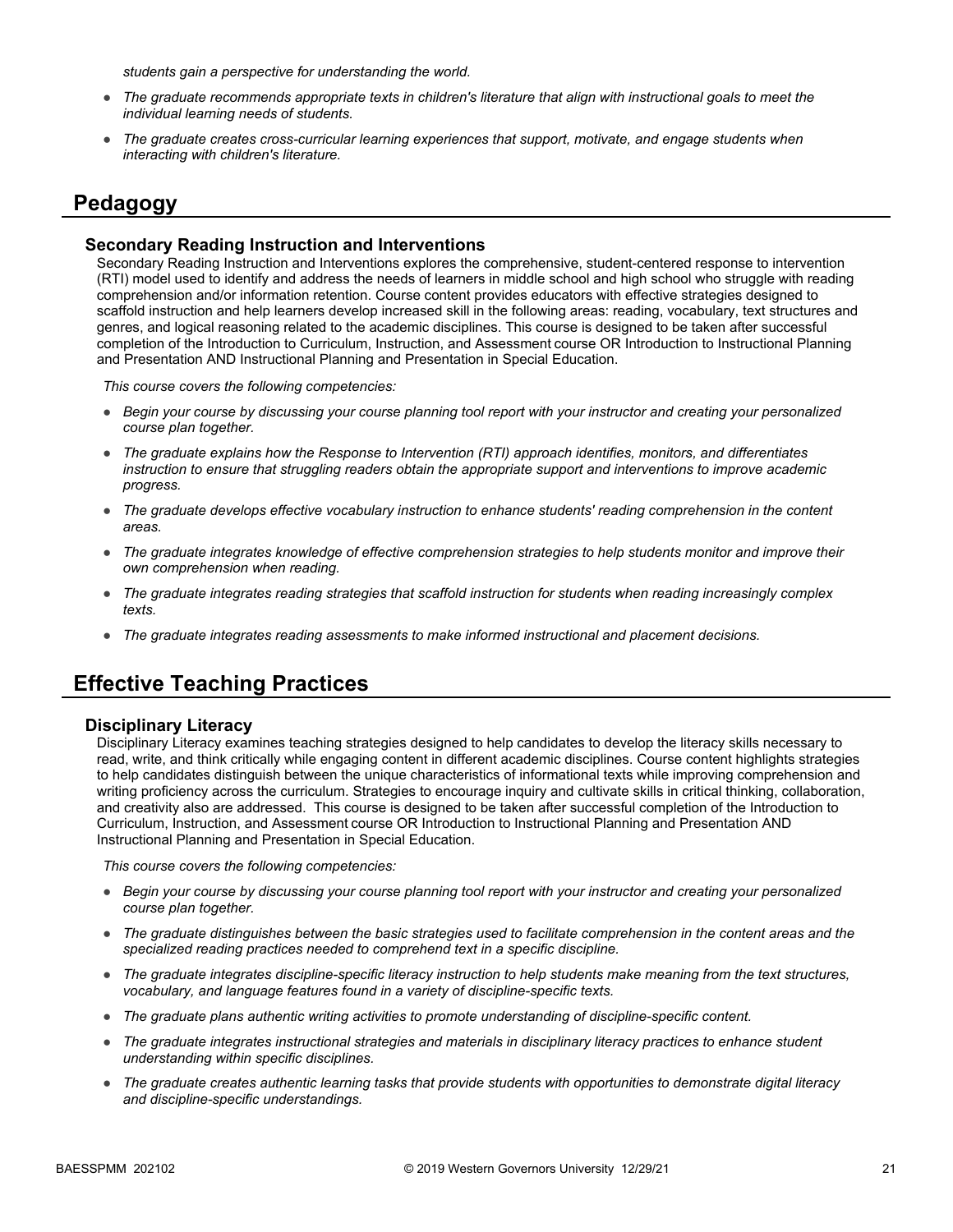● *The graduate plans differentiated lessons and units to help students develop language and literacy skills within the disciplines.*